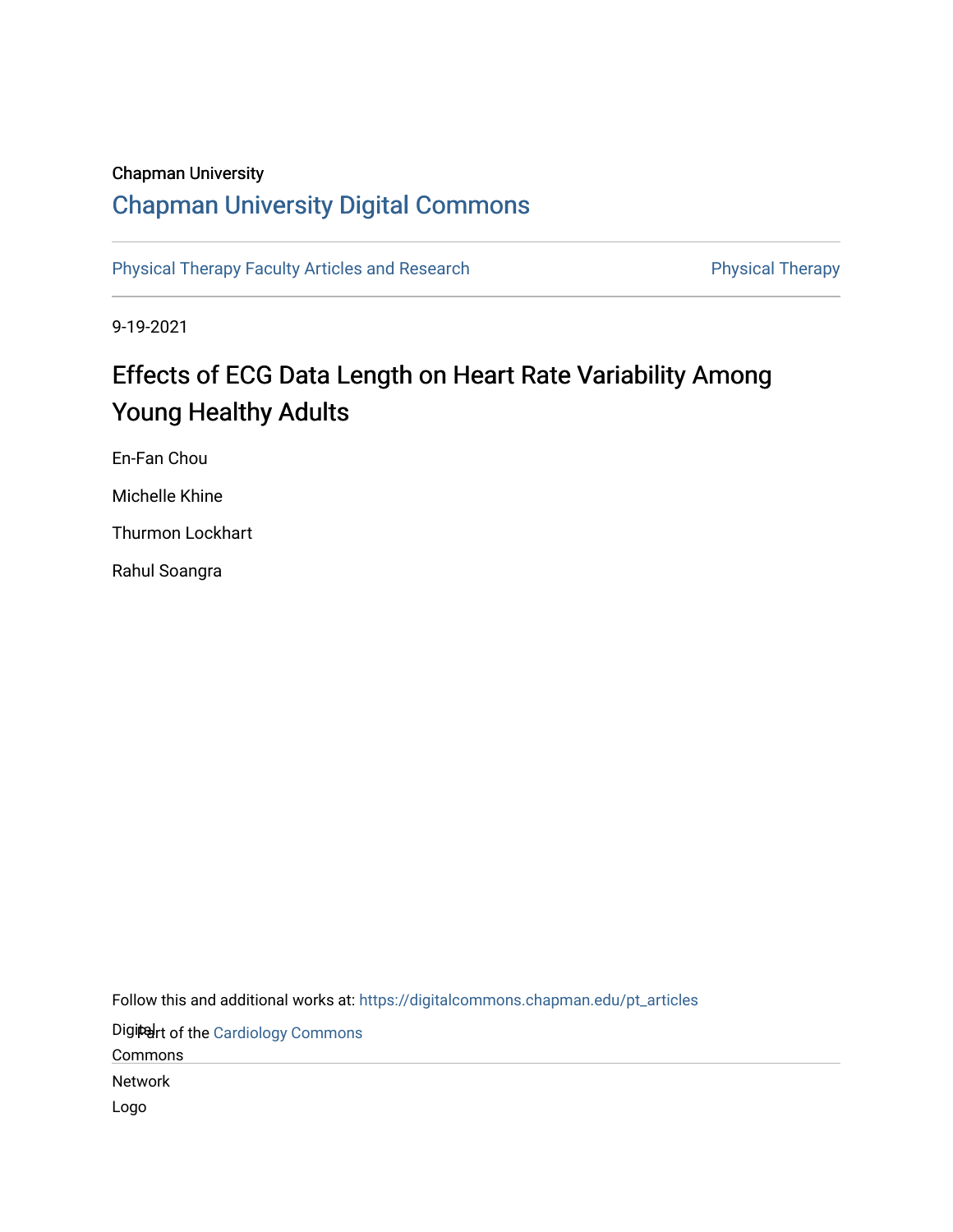# Effects of ECG Data Length on Heart Rate Variability Among Young Healthy Adults

# **Comments**

This article was originally published in Sensors, volume 21, issue 18, in 2021. [https://doi.org/10.3390/](https://doi.org/10.3390/s21186286) [s21186286](https://doi.org/10.3390/s21186286)

# Creative Commons License

**Creative** 

Commons<br>T**his work is licensed under a** Creative [Commons](https://creativecommons.org/licenses/by/4.0/) Attribution 4.0 License.<br>License

Copyright The authors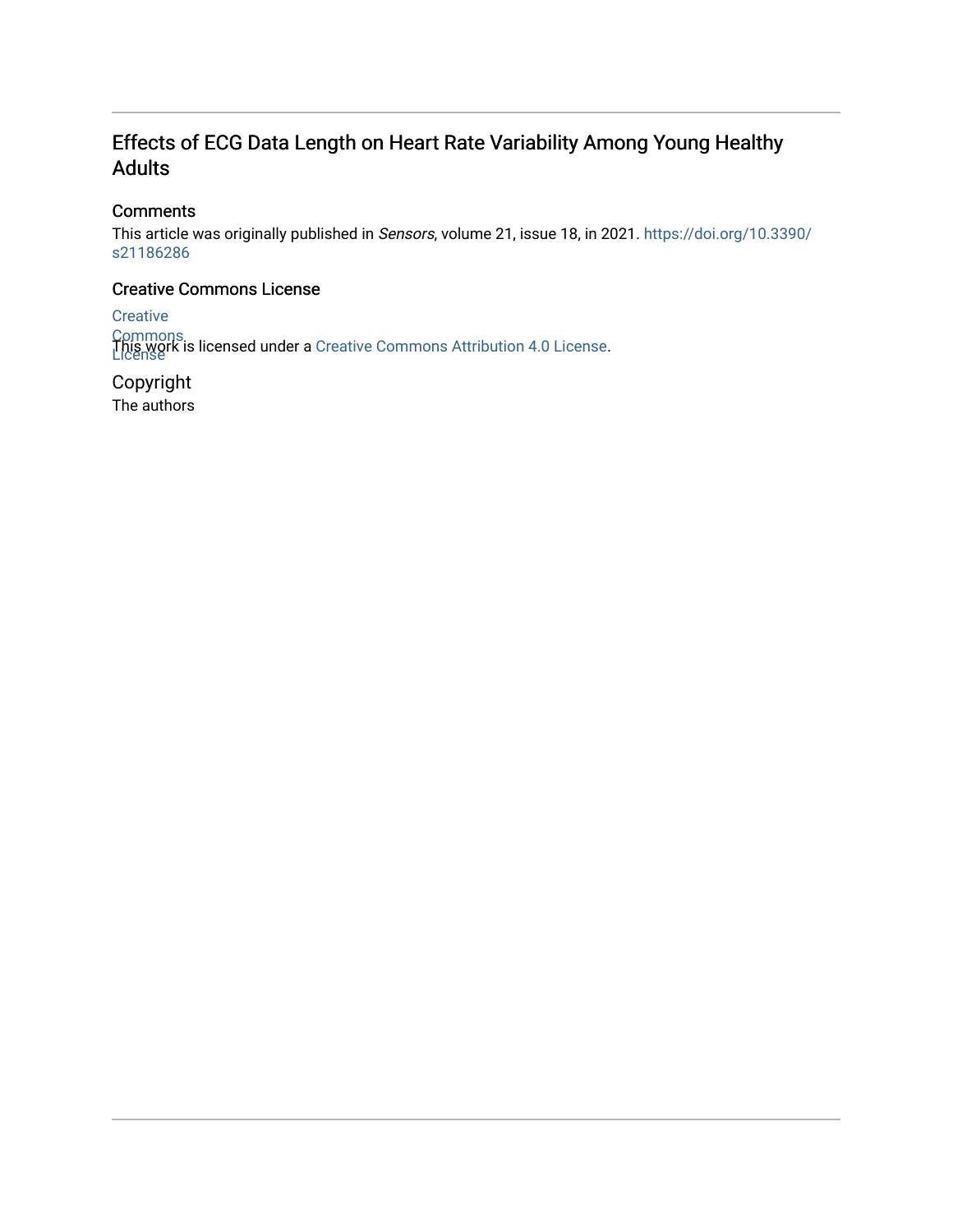

*Article*



# **Effects of ECG Data Length on Heart Rate Variability among Young Healthy Adults**

**En-Fan Chou <sup>1</sup> [,](https://orcid.org/0000-0003-1615-6715) Michelle Khine <sup>1</sup> , Thurmon Lockhart [2](https://orcid.org/0000-0002-7008-5711) and Rahul Soangra 3,4,[\\*](https://orcid.org/0000-0001-9836-1549)**

- <sup>1</sup> Department of Biomedical Engineering, Henry Samueli School of Engineering, University of California at Irvine, Irvine, CA 92697, USA; enfanc@uci.edu (E.-F.C.); mkhine@uci.edu (M.K.)
- <sup>2</sup> School of Biological and Health Systems Engineering, Arizona State University, Tempe, AZ 85281, USA; thurmon.lockhart@asu.edu
- <sup>3</sup> Department of Physical Therapy, Crean College of Health and Behavioral Sciences, Chapman University, Irvine, CA 92618, USA
- <sup>4</sup> Department of Electrical and Computer Science Engineering, Fowler School of Engineering, Chapman University, Orange, CA 92866, USA
- **\*** Correspondence: soangra@chapman.edu

**Abstract:** The relationship between the robustness of HRV derived by linear and nonlinear methods to the required minimum data lengths has yet to be well understood. The normal electrocardiography (ECG) data of 14 healthy volunteers were applied to 34 HRV measures using various data lengths, and compared with the most prolonged (2000 R peaks or 750 s) by using the Mann–Whitney U test, to determine the 0.05 level of significance. We found that SDNN, RMSSD, pNN50, normalized LF, the ratio of LF and HF, and SD1 of the Poincaré plot could be adequately computed by small data size (60–100 R peaks). In addition, parameters of RQA did not show any significant differences among 60 and 750 s. However, longer data length (1000 R peaks) is recommended to calculate most other measures. The DFA and Lyapunov exponent might require an even longer data length to show robust results. Conclusions: Our work suggests the optimal minimum data sizes for different HRV measures which can potentially improve the efficiency and save the time and effort for both patients and medical care providers.

**Keywords:** autonomic nervous system; electrocardiography ECG; fluctuations; heart rate variability; nonlinear analysis; chaos

### **1. Introduction**

Heart rate variability (HRV) is a promising measure used to assess cardiovascular health by investigating heartbeat fluctuations over time. Electrocardiogram (ECG) is an autonomically controlled physiological vital signal that changes due to sympathetic or parasympathetic perturbations. As such, reduction in HRV is a well-established biomarker of diabetes [\[1](#page-18-0)[,2\]](#page-18-1), cardiovascular disease (CVD) [\[3,](#page-18-2)[4\]](#page-19-0), inflammation [\[5–](#page-19-1)[7\]](#page-19-2), obesity [\[8\]](#page-19-3) and psychiatric disorders [\[9](#page-19-4)[,10\]](#page-19-5). Over the past half-century, three groups of mathematical methods for determining HRV have been proposed (i) time domain, (ii) frequency domain, and (iii) nonlinear analyses [\[11\]](#page-19-6).

Time- and frequency-domain HRV measures were standardized in 1996 by the task force of The European Society of Cardiology and the North American Society for Pacing and Electrophysiology [\[12\]](#page-19-7). Nonlinear variability measurements such as the Lyapunov exponent, fractal, entropy, and symbolic entropy are well-established [\[13\]](#page-19-8). However, the standardization in selecting a time series length for robustness in differentiating different populations and ailments is currently lacking. HRV measurements are influenced by data length, sampling frequency [\[14](#page-19-9)[–17\]](#page-19-10), noise [\[14](#page-19-9)[,18\]](#page-19-11) and, computation parameters used in specific methods such as the time delay and embedding dimensions [\[16](#page-19-12)[,19](#page-19-13)[–23\]](#page-19-14). The length of the heart-rate time series data are often considered a limitation for utilizing nonlinear



**Citation:** Chou, E.-F.; Khine, M.; Lockhart, T.; Soangra, R. Effects of ECG Data Length on Heart Rate Variability among Young Healthy Adults. *Sensors* **2021**, *21*, 6286. <https://doi.org/10.3390/s21186286>

Academic Editor: Panicos Kyriacou

Received: 1 August 2021 Accepted: 14 September 2021 Published: 19 September 2021

**Publisher's Note:** MDPI stays neutral with regard to jurisdictional claims in published maps and institutional affiliations.



**Copyright:** © 2021 by the authors. Licensee MDPI, Basel, Switzerland. This article is an open access article distributed under the terms and conditions of the Creative Commons Attribution (CC BY) license (https:/[/](https://creativecommons.org/licenses/by/4.0/) [creativecommons.org/licenses/by/](https://creativecommons.org/licenses/by/4.0/) 4.0/).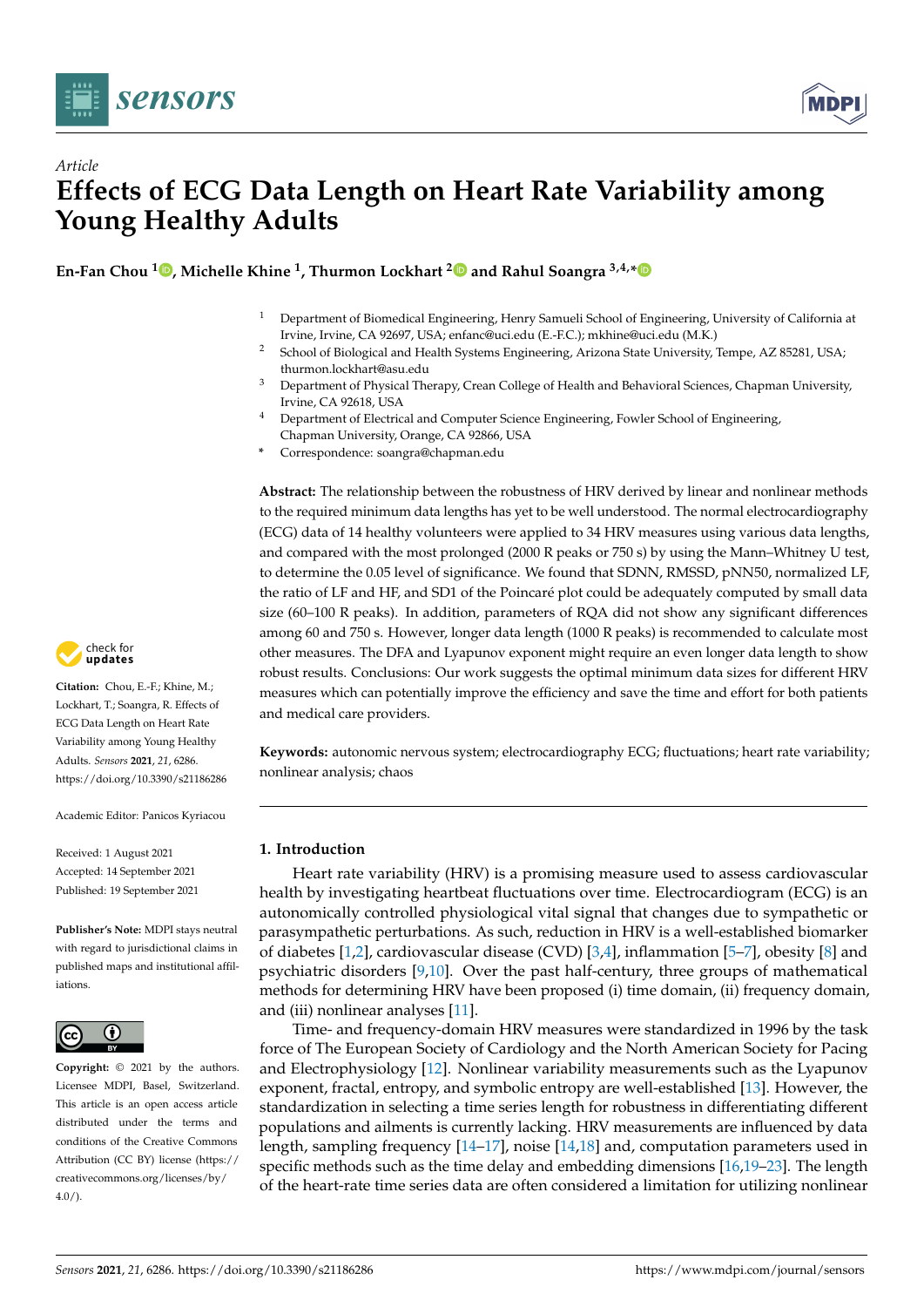analyses. The number of data points in time series is critical for nonlinear analysis since it is unknown whether fewer data sets can characterize the whole dynamics of the system.

The length of data is an essential factor considering shorter data acquisition time can improve patient throughput and efficiency of hospitals, healthcare providers, and home monitoring in general. Additionally, it improves patient's adherence and overall experience. An essential part of the HRV analysis is knowing how many data points are needed to describe the system appropriately. An important rule of thumb suggested by researchers is to choose time series of at least  $10<sup>d</sup>$  data points with 'd' as the system's embedding dimension [\[24\]](#page-19-15). In such a scenario, if the embedding dimension is 6, then at least one million data points are required. However, sometimes obtaining such long time series data from human subjects in controlled clinical environments is practically impossible. For example, to collect one million heartbeats, one has to record ECG continuously for about 277 h. This makes human subject data collection practically impossible. Besides, it is not known if shorter time series can accurately characterize the system's dynamics. An optimal data length should capture the essential dynamics of the system. Thus, it is imperative to understand the relationship between the robustness of the HRV to data lengths, such that the minimum data points necessary for accurate measurements can be determined.

Traditionally in HRV analysis, the data acquisition time is set to at least 5 min [\[12\]](#page-19-7). A limitation to longer data acquisition is that the hydrogel layer used in ECG electrodes can degrade and lower the signal-to-noise ratio [\[20,](#page-19-16)[25](#page-19-17)[–27\]](#page-19-18). Some studies evaluated the influence of shorter data acquisition time in different HRV measures [\[28\]](#page-19-19). For instance, Munoz and coworkers suggested that some time-domain HRV measures can be reliably obtained from less than a minute of recording [\[29\]](#page-19-20). Others investigated the influences of data length in both time- and frequency-domain HRV measures [\[20,](#page-19-16)[30–](#page-19-21)[33\]](#page-20-0). In the timedomain analysis, the standard deviation of normal-to-normal (NN) interval (SDNN), root mean square of standard deviation (RMSSD), and the percentage of successive NN intervals greater than 50 ms in all NN internals (pNN50) have been suggested as reliable measures for 5 min data lengths. However, frequency-domain HRV measures cannot produce consistent conclusions. For nonlinear dynamics, Entropy-based HRV measures [\[34](#page-20-1)[–36\]](#page-20-2) have been used to differentiate patients with cardiovascular disease from healthy controls using shorter time-series data. Sample entropy (SampEn) is reported to be less dependent on data length than approximate entropy (ApEn) [\[35\]](#page-20-3). In conclusion, the relationship between the robustness of HRV derived by linear and nonlinear methods to the required minimum data lengths has yet to be systematically evaluated and clearly understood.

In addressing such limitations, this study explores how the data length of the ECG signal affects the HRV measures (time and frequency domain variables and nonlinear variables). In this study, 14 healthy volunteers were monitored in resting-state. Various data lengths of ECG recordings were applied to eight (two time, two frequency, and four nonlinear) approaches, including 13 different methods (statistical and geometric methods in time domain, Welch's and Lomb–Scargle in frequency domain, and Poincaré plot, recurrence quantification analysis (RQA), detrended fluctuation analysis (DFA), Wolf and Rosenstein's Lyapunov exponents (LE), ApEn, SampEn, multiscale entropy (MSE), and composite multiscale entropy (CMSE) in nonlinear analyses), and 34 HRV measures (Figure [1\)](#page-4-0), to determine the shortest data length that can keep the system dynamics intact. To understand the robustness of optimal minimum data length that can be utilized to quantify HRV, each data set size was compared with the most prolonged (2000 R peaks or 750 s) using the Mann–Whitney U test to determine the 0.05 level of significance.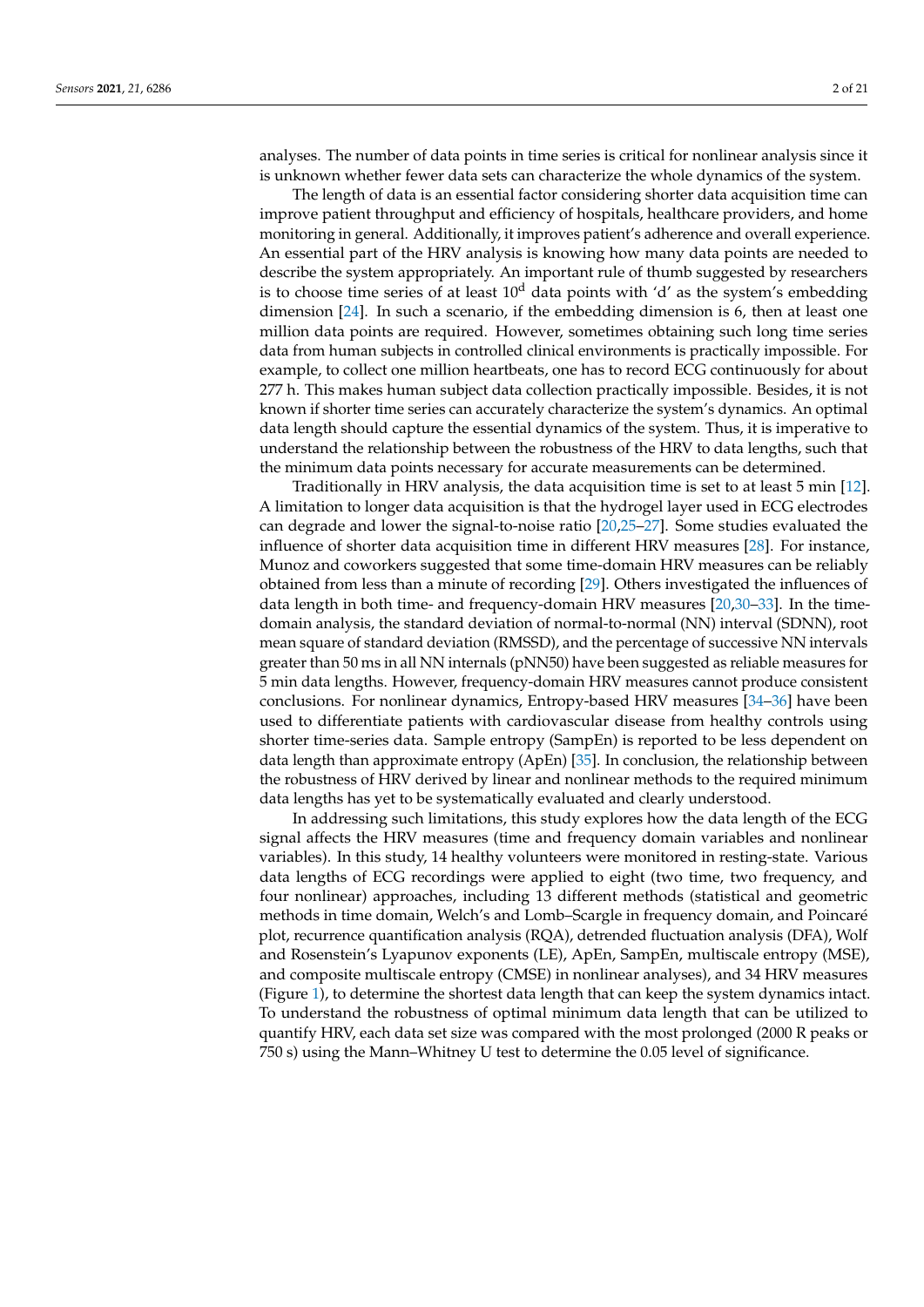<span id="page-4-0"></span>

**Figure 1.** Approaches, methods, and outputted measures used to calculate HRV in the study. **Figure 1.** Approaches, methods, and outputted measures used to calculate HRV in the study.

# **2. Materials and Methods 2. Materials and Methods**

#### *2.1. Subjects 2.1. Subjects*

ings. A total of 14 subjects (seven male) participated with the age of  $23.8 \pm 4.1$  years (mean  $\pm$  standard deviation) and body mass index (BMI) of 23.4  $\pm$  5.1 kg/cm<sup>2</sup>. Participants were excluded if any neurological disorder or heart-related disease was reported. n<br>Only one male participant reported having a history of Kawasaki's disease but did not present any symptoms during these data collection.  $\frac{1}{2}$  symptoms during the collection. The data were collected from healthy young participants with normal ECG record-

#### *2.2. Experimental Protocol*

The ECG signals were recorded with lead II placement at a sampling rate of 2 kHz from 14 subjects by BIOPAC MP36 System (BIOPAC Systems, Inc., Goleta, CA, USA). Subjects were asked to avoid taking caffeine two hours before the time of the study. Participants were provided enough rest on the chair (at least five minutes) after arrival to ensure the subjects were recorded in a relatively calm state during the studies. At least 10 min of ECG recordings were acquired while the subjects were seated on the chair. All subjects provided written informed consent for the study, which the Institutional Review Board of the University of California approved (IRB #2016-2924).

#### Board of the University of California approved (IRB #2016-2924). *2.3. Data Preprocessing*

*2.3. Data Preprocessing*  The effect of data length on HRV measures was quantified by analyzing R-R intervals on the raw ECG recordings using time, frequency domain and nonlinear analyses methods. We segmented and standardized ECG data length using R peaks ranging from 60 to 2000, thus controlling heart rate (HR) differences [\[20\]](#page-19-16). In the study, three statistical (SDNN,  $R$ ) to  $R$  is the statistical (SDNN, 2000, thus controlling heart rate (HR) differences [20]. In the study, three statistical RMSSD and pNN50) and one geometrical method (triangulation index) were included in time-domain measurements (Figure [1\)](#page-4-0). Welch and Lomb–Scargle algorithms for each of the eight measures (total power, power and normalized power of very low-frequency, fow inequency, and night inequency, and the ratio of low-frequency to high nequency) were investigated in the frequency-domain method. Eight nonlinear methods were investigated Investigated in the reequency domain method. Eight nonlinear includes were investigated to present different HRV measures. Besides the recurrence quantification analysis (RQA), we present americin river measures. Besides are recarrence quantification analysis ( $R_{\rm X}$ *r*), were investigated to present different to present the recurrence  $\Omega$  measures. Besides the recurrence  $\Omega$  has the recurrence of  $\Omega$  has the recurrence of  $\Omega$  has the recurrence of  $\Omega$  has the recurrence of  $\Omega$  has t ranging from 60 to 2000. RQA was estimated by raw ECG recordings ranging from 60 to low-frequency, and high-frequency, and the ratio of low-frequency to high-frequency) were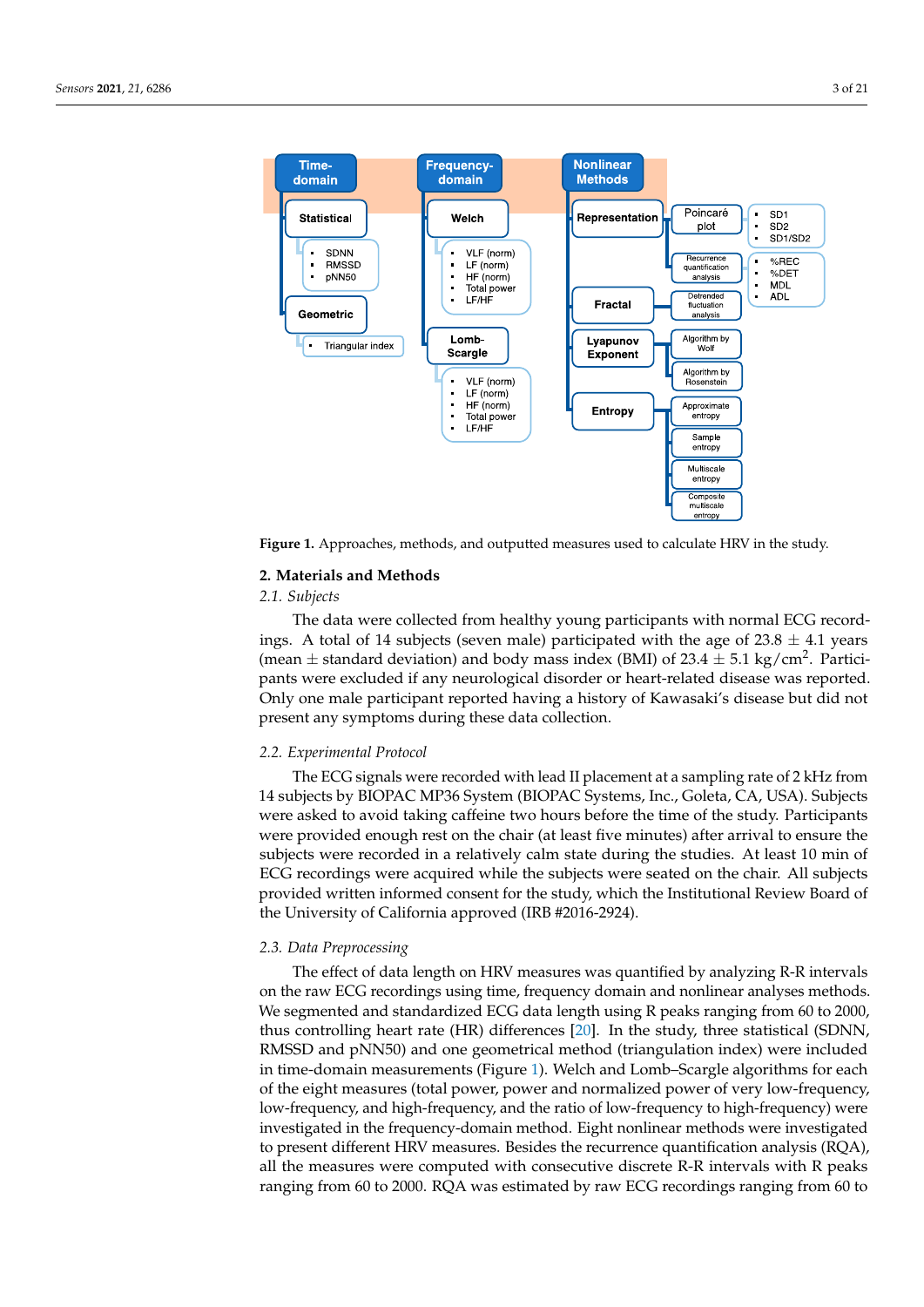750 s. In the section below, we provided details for (i) R peak extraction, (ii) evaluation for HRV measures, and (iii) statistical analysis.

# *2.4. Extraction of R Peaks Using Wavelet Analysis 2.4. Extraction of R Peaks Using Wavelet Analysis*

The consecutive discrete R-R intervals were processed initially from the raw ECG The consecutive discrete R-R intervals were processed initially from the raw ECG signal. Symlet 4 (Sym4) wavelet was chosen to enhance R peaks by using maximal overlap signal. Symlet 4 (Sym4) wavelet was chosen to enhance R peaks by using maximal overlap discrete wavelet transform (MODWT) due to its similarity with the QRS complex as shown discrete wavelet transform (MODWT) due to its similarity with the QRS complex as i[n F](#page-5-0)igure 2. Potential artifacts as arrhythmic events were excluded. The identified R peaks were then extracted as R-R interval segments used for the HRV analysis. R peaks were then extracted as R-R interval segments used for the HRV analysis.

<span id="page-5-0"></span>

**Figure 2.** R peak detection technique. (**a**) Sym4 resembles the QRS complex that can be used for the **Figure 2.** R peak detection technique. (**a**) Sym4 resembles the QRS complex that can be used for the wavelet transform. (**b**) A representative raw ECG signal with extracted R peaks in red circles. wavelet transform. (**b**) A representative raw ECG signal with extracted R peaks in red circles.

### *2.5. Time-Domain Analysis 2.5. Time-Domain Analysis*

Three statistical measures (SDNN, RMSSD, pNN50) and a geometric measure (trian-Three statistical measures (SDNN, RMSSD, pNN50) and a geometric measure (triangular index) were discussed in time-domain analysis. SDNN is the standard deviation of gular index) were discussed in time-domain analysis. SDNN is the standard deviation of the normal-to-normal (NN) interval. RMSSD represents the square root of the mean of the the normal-to-normal (NN) interval. RMSSD represents the square root of the mean of the sum of the squares of differences between adjacent NN intervals. pNN50 calculates the sum of the squares of differences between adjacent NN intervals. pNN50 calculates the ratio of the counts of adjacent NN intervals that are more than 50 ms and the total number ratio of the counts of adjacent NN intervals that are more than 50 ms and the total number of NN intervals in the data set. The basic variable in the geometric method, HRV triangular index, is also computed (Equation (1)).

$$
HRV Triangular Index = \frac{\text{total number of NN intervals}}{\text{number of NN intervals in the modal bin}} \tag{1}
$$

SDNN, RMSSD, pNN50 and HRV triangular index were computed as standards of SDNN, RMSSD, pNN50 and HRV triangular index were computed as standards of measurement [12]. measurement [\[12\]](#page-19-7).

# *2.6. Frequency-Domain Analysis 2.6. Frequency-Domain Analysis*

According to the task force's [[12\] g](#page-19-7)uideline, frequency domain measures of HRV can be categorized into four bands, ultra-low-frequency (ULF, ≤0.003 Hz), very lowfrequency (VLF, 0.003–0.04 Hz), low-frequency (LF, 0.04–0.15 Hz), and high-frequency (HF, 0.15–0.4 Hz). It is also suggested that VLF, LF, and HF rhythms are distinct components 0.15–0.4 Hz). It is also suggested that VLF, LF, and HF rhythms are distinct components for a 2–5 min short-term ECG recording. Hence, there were eight parameters calculated for a 2–5 min short-term ECG recording. Hence, there were eight parameters calculated in the study: (i) VLF power, (ii) LF power, (iii) HF power, (iv) total power, (v) normalized in the study: (i) VLF power, (ii) LF power, (iii) HF power, (iv) total power, (v) normalized VLF (VLF norm), (vi) normalized LF (LF norm), (vii) normalized HF (HF norm), and (viii) VLF (VLF norm), (vi) normalized LF (LF norm), (vii) normalized HF (HF norm), and (viii) the ratio of LF to HF (LF/HF). The total power is a sum of the VLF, LF, and HF absolute the ratio of LF to HF (LF/HF). The total power is a sum of the VLF, LF, and HF absolute power. The normalized HRV power is defined as the proportion of one power range to power. The normalized HRV power is defined as the proportion of one power range to the total power in absolute values and allows to compare individuals and various data the total power in absolute values and allows to compare individuals and various data lengths appropriately. To estimate HRV power spectral analysis, both Welch's method lengths appropriately. To estimate HRV power spectral analysis, both Welch's method [\[37\]](#page-20-4) and Lomb–Scargle periodogram [\[38](#page-20-5)[,39\]](#page-20-6) were applied. Welch's method utilizes fast Fourier transform (FFT) and is advantageous for low a computation workload. The original signal with N data points is split into K segments,  $X_1(j), \ldots, X_K(j)$ . Each segment has a length of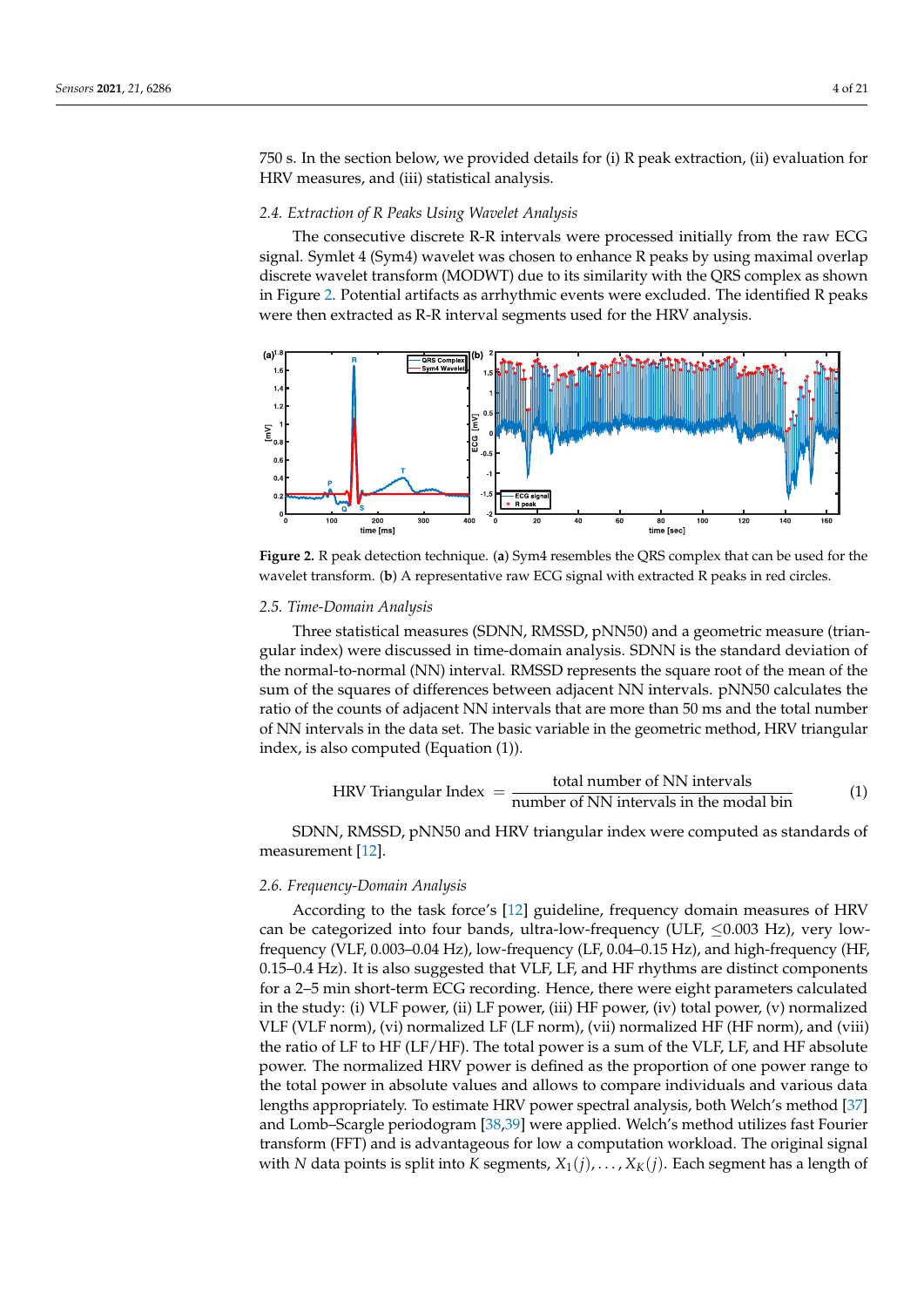*L* and is apart from the previous segment in the distance of *D* such that *N* can be written as Equation (2).

$$
N = (K-1)D + L.\t(2)
$$

The overlapped segments are helpful to mitigate the loss. The windowed finite Fourier transform  $A_k(n)$  is applied to each segment  $(k = 1, 2, ..., K)$  with a data window  $W(j)$ <br>where  $i = 0, \ldots, L-1$  as Equation (3) where  $j = 0, \ldots, L-1$  as Equation (3):

$$
A_k(n) = \frac{1}{L} \sum_{j=0}^{L-1} X_k(j) W(j) e^{-\frac{2kijn}{L}} \qquad n = 0, \ldots, \frac{L}{2}, \tag{3}
$$

where  $X_k(j)W(j)$  is the windowed segment sequences and  $i =$ √ (*j*) is the windowed segment sequences and  $i = \sqrt{-1}$ . Therefore, the modified periodogram, *Pk*(*fn*), for each segment, can be written as Equation (4). ୀ

$$
P_k(f_n) = \frac{L^2 |A_k(n)|^2}{\sum_{j=0}^{L-1} W^2(j)} \qquad f_n = \frac{n}{L} \qquad n = 0, \ldots, \frac{L}{2}.
$$
 (4)

And Welch's method is estimated as the average of the periodogram values as Equation (5).  $A_{\rm tot}^{(5)}$  method is estimated as the periodogram values as  $B_{\rm tot}^{(5)}$ 

 $\mathcal{L} = \mathcal{L} \mathcal{L}$ 

$$
\langle P(f_n) \rangle = \frac{1}{K} \sum_{k=1}^{K} P_k(f_n). \tag{5}
$$

The Lomb–Scargle periodogram is inspired by the Fourier transform and a leastsquares method known for identifying periodicity. It offers advantages in dealing with unevenly sampled data and allows ectopic or missing beats [40–42].  $\frac{1}{2}$ 

#### *2.7. Nonlinear Methods*

We investigated several nonlinear variability methods such as Poincaré plots, fractal dimension, Lyapunov exponent, and entropy in the study. dimension, Lyapunov exponent, and entropy in the study.

#### 2.7.1. Poincaré Plot

The Poincaré plot is a nonlinear technique that can depict HRV in a two-dimensional graphic. It visualizes the beat-to-beat detail to dispersion and provides quantitative inforgraphic. It visualizes the beat-to-beat-to-beat-to-dispersion and provides quantitative infor-<br>mation on cardiac performances. Popular approaches to quantify Poincaré plot include ellipse fitting, histogram, and correlation coefficient. The study characterized the R-R in-interval as illustrated by the Poincaré plot by fitting an ellipse as in Figure 3 [\[43–](#page-20-9)[45\]](#page-20-10).  $\,$ mation on cardiac performances. Popular approaches to quantify Poincaré provis

<span id="page-6-0"></span>

**Figure 3.** A representative Poincaré plot with a new set of a coordinate plane. The axes of the plane<br>are x, and x, SD1 and SD2 represent the radii of a fitted ellipse on x, and x, axis are *x*<sup>1</sup> and *x*2. *SD*1 and *SD*2 represent the radii of a fitted ellipse on *x*<sup>1</sup> - and *x*2-axis.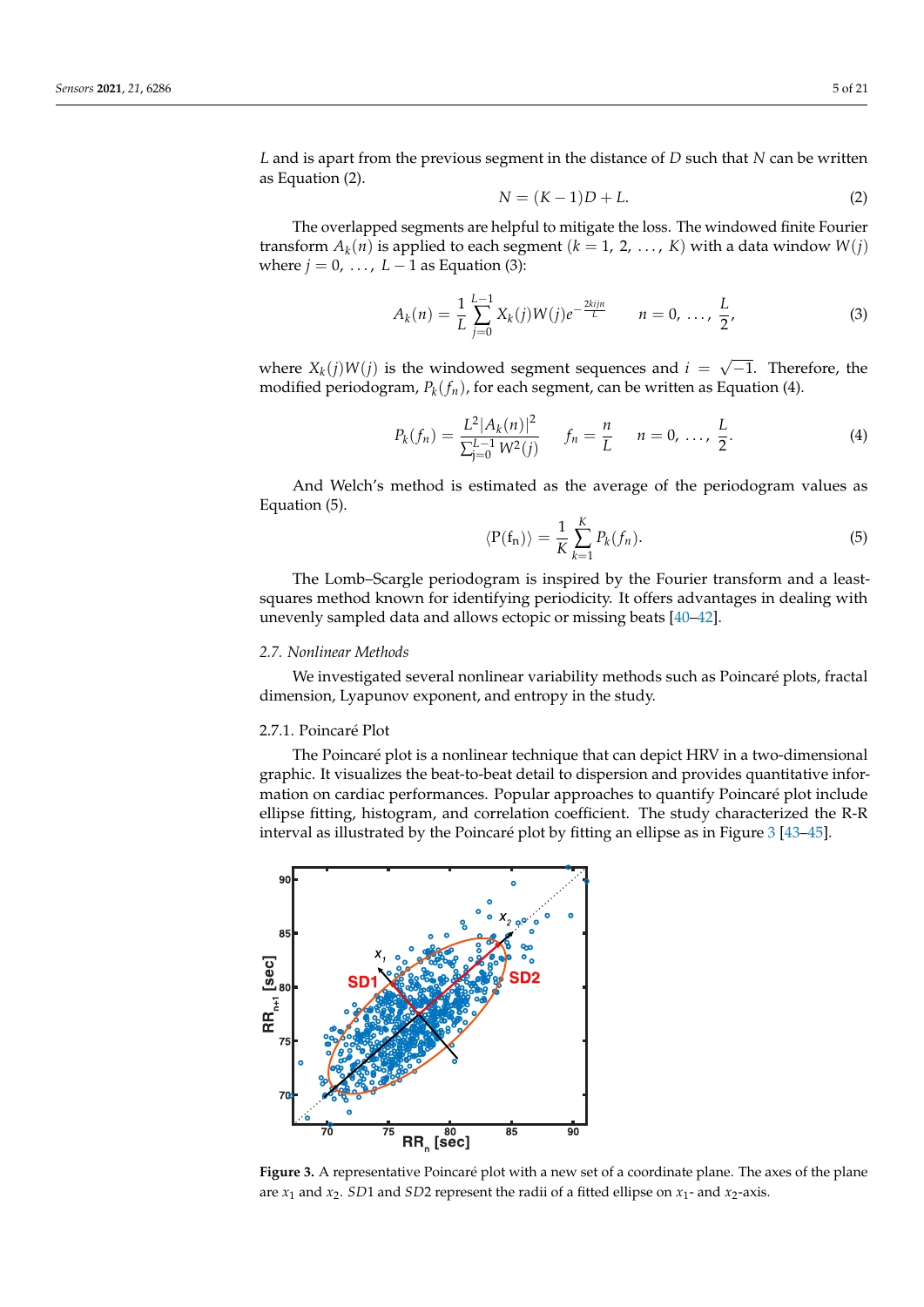A new set of the coordinate plane,  $x_1$  and  $x_2$ , is formed at the intersection of the ellipse center (Equation (6)).

$$
\begin{bmatrix} x_1 \\ x_2 \end{bmatrix} = \begin{bmatrix} \cos \theta & -\sin \theta \\ \sin \theta & \cos \theta \end{bmatrix} \begin{bmatrix} RR_n \\ RR_{n+1} \end{bmatrix}
$$
 (6)

*SD*1 and *SD*2 represent the distribution of points perpendicular and parallel to the line-of-identity of the fitted ellipse, which indicates the level of short- and long-term variability [\[46](#page-20-11)[,47\]](#page-20-12). Mathematically, *SD*1 and *SD*2 are the standard deviations around *x*<sup>1</sup> and *x*2, respectively. They were computed by using linear measures of HRV as shown in Equations  $(7)$  and  $(8)$   $[47]$ :

$$
SD12 = Var(x1) = Var\left(\frac{1}{\sqrt{2}}RR_{n} - \frac{1}{\sqrt{2}}RR_{n+1}\right)
$$
  
=  $\frac{1}{2}Var(RR_{n} - RR_{n+1}) = \frac{1}{2}SDSD^{2}$  (7)

$$
SD22 = 2SDNN2 - \frac{1}{2} SDSD2,
$$
 (8)

where the standard deviation of the differences between adjacent RR intervals is denoted by *SDSD*. The axis ratio *SD*1/*SD*2 indicates the relationship of the instantaneous interval variation to the long-term variation.

### 2.7.2. Approximate Entropy

Approximate entropy (ApEn) is a method to quantify the complexity of time-series data. Its application is limited to data lengths greater than 100 data points [\[48,](#page-20-13)[49\]](#page-20-14). Complexity can quantify variability to indicate the unpredictability of HR fluctuations. To assess complexity, ApEn was computed as the difference between the probability of the series of a vector with a fixed data length *m* and the probability of the series of another vector with a similar length  $(m + 1)$  that both fall within a tolerance *r* as Equation (9):

$$
ApEn(m, r, N) = \Phi^{m+1}(r) - \Phi^m(r), \qquad (9)
$$

where  $\Phi^{m}(r)$  from the element in Eckmann–Ruelle (E–R) entropy [\[50\]](#page-20-15) is defined in Equation (10):

$$
\Phi^{m}(r) = \frac{1}{N-m+1} \sum_{i=1}^{N-m+1} log C_{i}^{m}(r), \qquad (10)
$$

where  $C_i^m(r)$  is the conditional probability of vector length *m*.

Pincus et. al. recommended that given 1000 data points, using parameters  $m = 2$ and an *r* value between 0.1 and 0.25 of data standard deviation provide a robust result of ApEn [\[48](#page-20-13)[,51\]](#page-20-16). Hence, ApEn was applied to different quantities of R-R interval time series with the values  $m = 2$  and  $r = 0.2$  in this study.

#### 2.7.3. Sample Entropy

Sample entropy (SampEn) was initially introduced 9 years after ApEn [\[52\]](#page-20-17). With a similar goal, SampEn is a useful mathematical algorithm that measures the predictability in time series and can be viewed as a refinement of ApEn. SampEn addressed ApEn's shortcoming as its ability to have independence for different data lengths and showed robustness for the change in data lengths [\[52–](#page-20-17)[54\]](#page-20-18). Richman and Moorman defined the negative natural logarithm of the probability using vector length *m*, tolerance *r*, and signal data length *N* from ApEn (Equation (11)):

$$
SampEn(m, r, N) = -ln\frac{A}{B},
$$
\n(11)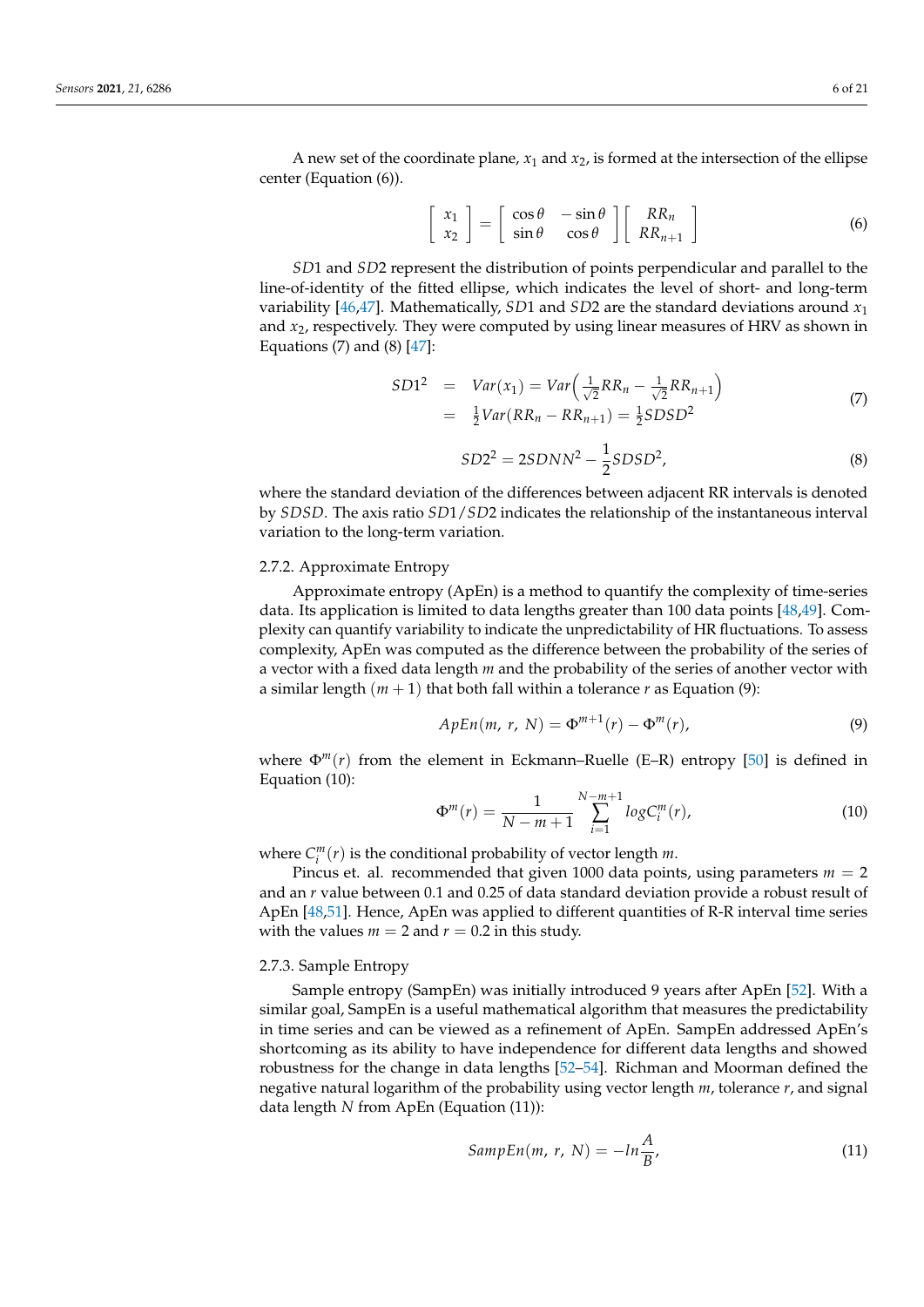where *A* and *B* are  $\frac{(N-m)(N-m-1)}{2}$  $\frac{N-m-1}{2}$  times the sum of all the conditional probabilities,  $C_i^{m+1}$ and  $C_i^m$ , divided by  $N - m$  without considering the self-matches.

#### 2.7.4. Multiscale Entropy

The traditional multiscale entropy (MSE) algorithm [\[55,](#page-20-19)[56\]](#page-20-20) is conducted in two parts: (i) a coarse-graining procedure for different scaled time series from an original signal; (ii) SampEn is used to calculate each time series scale. However, some disadvantages of traditional MSE had been issued [\[57\]](#page-20-21). Therefore, several newly developed MSE methods were reported [\[29](#page-19-20)[,58–](#page-20-22)[60\]](#page-20-23). However, most of the solutions suggested modifying the first step's time-series scale with different algorithms or using other entropies for the second step instead [\[61\]](#page-20-24). Therefore, instead of the conventional MSE, a composite multiscale entropy (CMSE) [\[60\]](#page-20-23) was used to evaluate cardiovascular complexity in the study. Traditional MSE computed SampEn with the first coarse-grained time series of each scale only (Equation (12)):

$$
SampEn(m, r, N) = -ln\frac{A}{B},
$$
\n(12)

where *x* is the original one-dimensional time series,  $\tau$  is the scale factor, and the same parameters *m* and *r* from computing SampEn. Equation (13) is the first coarse-grained time series  $y_1^{(\tau)}$  which is defined as:

$$
y_{1,j}^{(\tau)} = \frac{1}{\tau} \sum_{i=(j-1)\tau+1}^{j\tau} x_i, \qquad 1 \le j \le \frac{N}{\tau}.
$$
 (13)

Nevertheless, the SampEn of the first coarse-grained time series derives poor reliability. The CMSE algorithm was then introduced to overcome the problem [\[60\]](#page-20-23). Therefore, instead of using the first coarse-grained time series, All the coarse-grained time series SampEn are considered in CMSE as shown in Equation (14):

$$
CMSE(x, \tau, m, r) = \frac{1}{\tau} \sum_{k=1}^{\tau} Samplen(y_k^{(\tau)}, m, r), \qquad (14)
$$

where  $y_k^{(\tau)}$  represents the coarse-graining procedure determined from  $x_k$ , the *k*th data point from the original signal (Equation (15)).

$$
y_{k,j}^{(\tau)} = \frac{1}{\tau} \sum_{i=(j-1)\tau+k}^{j\tau+k-1} x_i, \qquad 1 \le j \le \frac{N}{\tau}, \ 1 \le k \le \tau. \tag{15}
$$

2.7.5. Detrended Fluctuation Analysis

In the time series analysis, the detrended fluctuation analysis (DFA) is used to estimate self-similarity. It is calculated as the root-mean-square error of the least-squares line fitted in separate non-overlapping windows of the cumulative integral of the original time series. For example, given the interbeat intervals of an original ECG signal in time series *x* with length *N*, the cumulative integral of the signal  $y(k)$  is written as Equation (16):

$$
y(k) = \sum_{i=1}^{k} (x(i) - \langle x \rangle),
$$
 (16)

where  $\langle x \rangle$  denotes the average of *x*,  $y(k)$  is then divided into segments of equal length *n*. The root-mean-square fluctuation *F* as a function of the window sizes *n* is computed by Equation (17):

$$
F(n) = \sqrt{\frac{1}{N} \sum_{k=1}^{N} [y(k) - y_n(k)]^2},
$$
\n(17)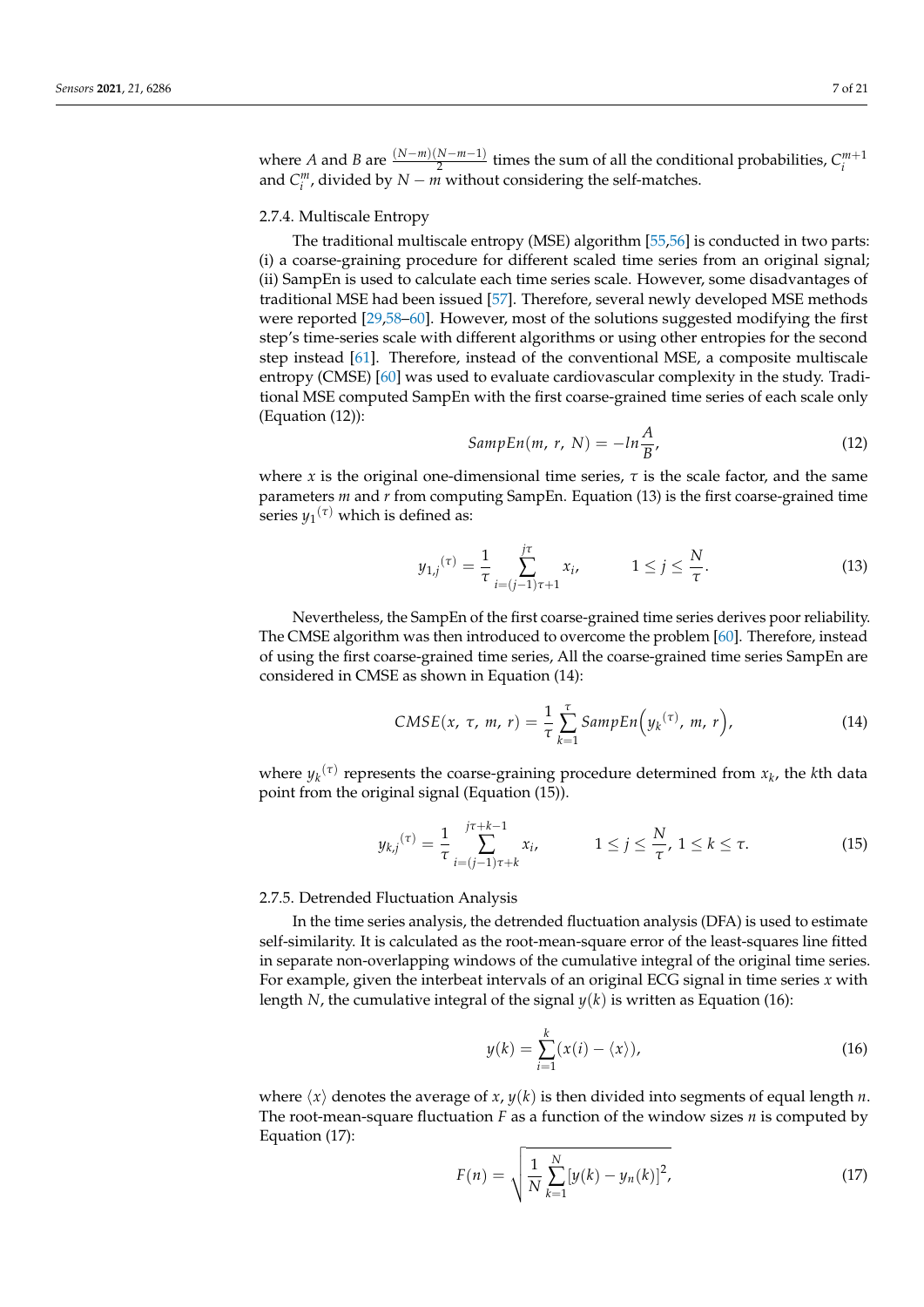where  $y_n(k)$  is the y-coordinate of the linear fitted line in each of the segments.

The fluctuation is indicated as the slope of  $F(n)$  versus *n* in a logarithmic scale by a scaling exponent *α*. Peng's work found that there is a significant difference in *α* over a wide range of window sizes ( $20 \le n \le 1000$ ) among the interbeat interval time series of 15 severe heart failures and 12 controls [\[62\]](#page-21-0).

#### 2.7.6. Recurrence Quantification Analysis

The research of recurrences is commonly used to understand the complexity of a nonlinear dynamical system. The RQA is known for being able to handle short and nonstationary data. The recurrence plot (RP) and its quantification measures are the tools to visualize and quantify the recurrence behavior of the state space trajectory [\[63–](#page-21-1)[65\]](#page-21-2). RP was first introduced in 1987, allowing the recurrences of higher dimensional phase space to be visualized by a two-dimensional representation [\[66\]](#page-21-3). It is an effective way to understand the behavior of a dynamic system. Mathematically, it shows the phase space vectors  $\overrightarrow{x_i}$  that recur at time *i* and another time *j* (Equation (18)):

$$
R_{i,j} = \Theta\left(\varepsilon_i - \left|\left|\overrightarrow{x_i} - \overrightarrow{x_j}\right|\right|\right), \quad \overrightarrow{x_i} \in R^m, \quad i, j = 1, \ldots, K,
$$
 (18)

where *K* is considered size for the recurrence matrix, *m* is the highest dimension being investigated,  $\varepsilon_i$  is a threshold distance, and  $\Theta(.)$  is the Heaviside function.

To infer RQA, there are three parameters that need to be taken into consideration, a time delay *τ*, the embedding parameter *D*, and a threshold distance *ε*. The time-delay parameter of the Takens embedding theorem [\[67\]](#page-21-4) brings the original one-dimensional time series into multiple dimensional manifolds. Here, the average mutual information (AMI) is used to estimate  $\tau$  [\[68\]](#page-21-5). Essentially, AMI calculates the least dependent information in the time-delayed coordinates. Then, the embedding parameter comes in to reconstruct the phase space vector since a time delay is applied to the raw data. The choice of a deficient *D* may lead to unwanted results such as the false bifurcation points [\[68\]](#page-21-5). Hence, false nearest neighbors [\[69\]](#page-21-6), which inspects whether there's a significant change in the distance between two adjacent data points with embedding dimensions, was used to determine *D* here. In our work, the time delay and embedding parameters were chosen as the median values across 14 studies ( $\tau = 22$  and  $D = 2$ ). Lastly, the threshold distance parameter defines who the RP neighbors are as the radius of a sphere. To select a sufficient threshold, distance can be critical, it may lose the key information of the recurrence structure or include a lot of artifacts if *ε* is chosen too small or too large [\[13,](#page-19-8)[70\]](#page-21-7). It is suggested that a proper selection of *ε* should correspond to a specific range of the percent recurrence (%REC), a quantification measure is discussed in detail in the next paragraph [\[64,](#page-21-8)[71\]](#page-21-9).

In comparing various subsets of data, the recommended threshold parameter should be chosen so that a typical %REC is in the range of 5% to 10% and the minimum is at least 1% [\[71\]](#page-21-9). The threshold of 8 fulfilled the guideline in the study. The quantification measures are used to characterize the information in RPs. Four of them, %REC, percent determinism (%DET), the average diagonal line length (ADL), and the maximum diagonal line length (MDL), were reported in the paper. %REC quantifies the percentage of recurrent points in a RP (Equation (19)).

$$
\%REC = \frac{\text{sum of recurrent points}}{\text{size of RP}} * 100. \tag{19}
$$

The minimum (0%) and maximum (100%) represent that no points and all the points are fallen into the *ε*-defined recurrent sphere, respectively. The second parameter, %DET, measures the percent of recurrent points occurring in connected trajectories, which is of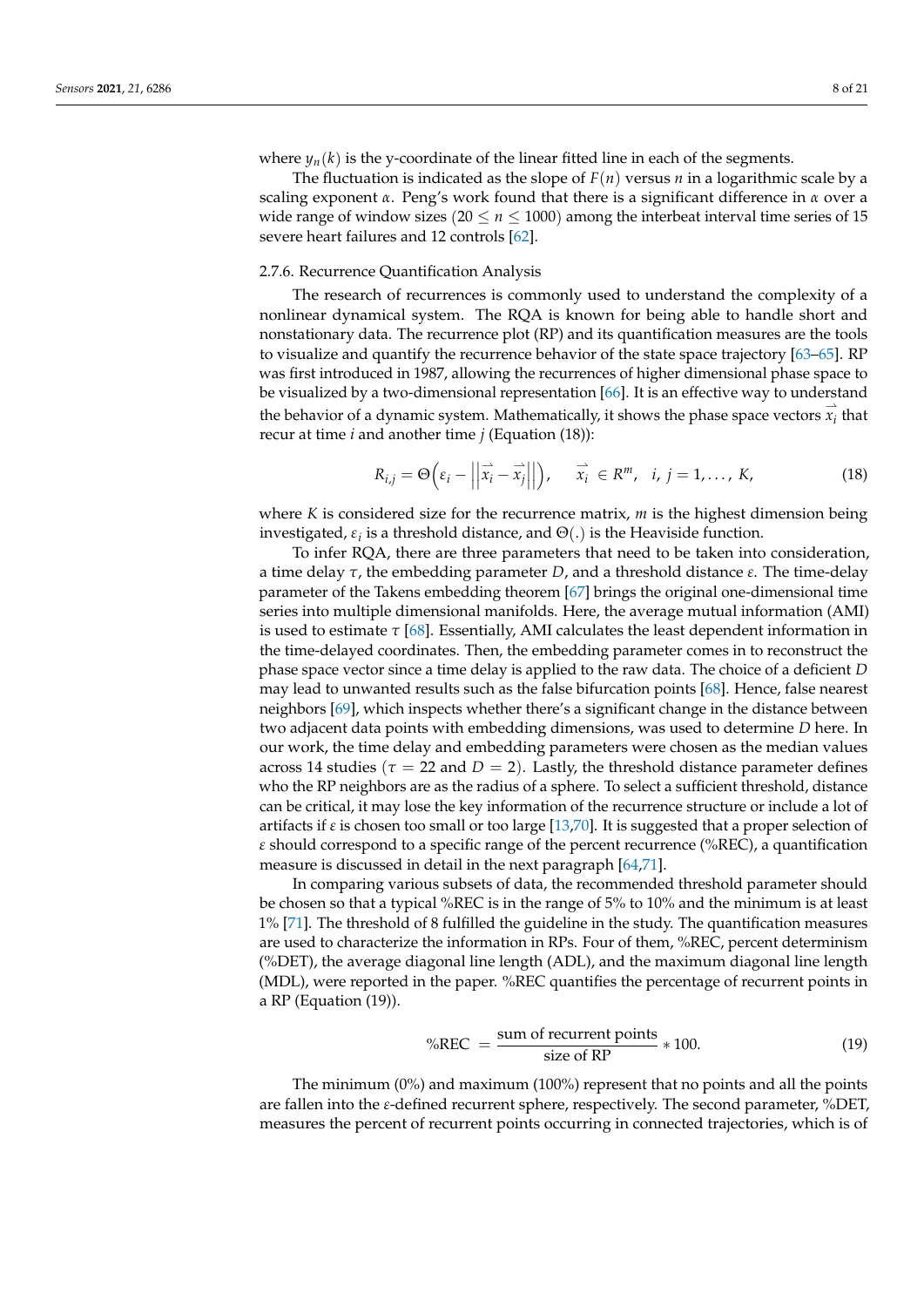the total counts of recurrent points (Equation (20)). The connected trajectories are formed by the continuous adjacent of two or more points that follow the diagonal lines.

$$
\%DET = \frac{\text{sum of diagonally adjacent recurrent points}}{\text{sum of recurrent points in RP}} * 100. \tag{20}
$$

ADL calculates the average length of connected trajectories. MDL simply counts the length of the longest connected trajectory in the RP.

#### 2.7.7. Lyapunov Exponent

The Lyapunov exponent (LE) of a dynamical system is a quantity that measures how fast two infinitesimally close trajectories separate in phase space based on the initial condition. For instance, one point would exponentially diverge from another if the system is chaotic. Given two close trajectories,  $x(t)$  and  $y(t)$  are a function of time, Equation (21) shows the next iteration *ε* after time *t* separates their distance exponentially:

$$
|x(t+\varepsilon) - y(t+\varepsilon)| = |x(t) - y(t)|e^{\lambda_1 \varepsilon}, \tag{21}
$$

where  $\lambda_1$  represents as the first LE (Equation (22)). Hence, the first LE can be written as:

$$
\lambda_1 = \lim_{\varepsilon \to \infty} \lim_{|x(t) - y(t)| \to 0} \frac{1}{\varepsilon} ln\left(\frac{|x(t + \varepsilon) - y(t + \varepsilon)|}{|x(t) - y(t)|}\right).
$$
 (22)

The rate of separation, LE, may vary for different orientations of the initial two close trajectories.  $\lambda$  with a positive value ( $\lambda > 0$ ) means the trajectories diverge exponentially. On the contrary, two nearby points converge exponentially, which leads to a negative value of  $\lambda$  ( $\lambda$  < 0). That is to say, the larger the value of LE, the lower the predictability for a dynamical system. The largest Lyapunov exponent (LLE) is commonly referred to as the indicator of chaos. There are various computational methods to quantify LLE. Two widely used algorithms, Wolf and Rosenstein methods, are included in the study. Both of them track the divergence of nearest neighbors over time. However, Wolf's algorithm [\[72\]](#page-21-10) takes one trajectory as the reference only (Equation (23)). Thus, each point on the reference trajectory iterates with its single nearest neighbor's trajectory over time until their distance apart from each other grows beyond a threshold:

$$
||z(t_i) - x(t_i)|| = L(i),
$$
\n(23)

where *i* is the increment, *L* is the difference in two trajectories, *x* is the point on the reference trajectory, and *z* is the nearest neighbor of the corresponding point. The reference point re-evaluates the new single nearest neighbor once the previous trajectory's separation is large. Following the nearest neighbor and replacing it with another trajectory completes at the end of the reference trajectory. The distance between the reference point and the beginning and last point of each new nearest neighbor trajectory is denoted as *L* and *L* 0 , respectively. The LLE by Wolf's algorithm,  $λ_1$ , tracks all the *L* and *L'* (Equation (24)):

$$
\lambda_1 \simeq \frac{1}{K} \sum_{i=0}^{M-1} \ln \frac{L'_i}{L_i},\tag{24}
$$

where *M* represents the number of nearest neighbor trajectories and *K* is the total number of iterations in the reference trajectory.

Instead of focusing on a single nearest neighbor, Rosenstein's method [\[73\]](#page-21-11) finds the nearest neighbor overall points on the trajectory. The distance of a certain reference point,  $X_j$ , to its nearest neighbor  $X_j'$  can be expressed as Equation (25):

$$
d_j(0) = min_{X'_j} ||X_j - X'_j||,
$$
\n(25)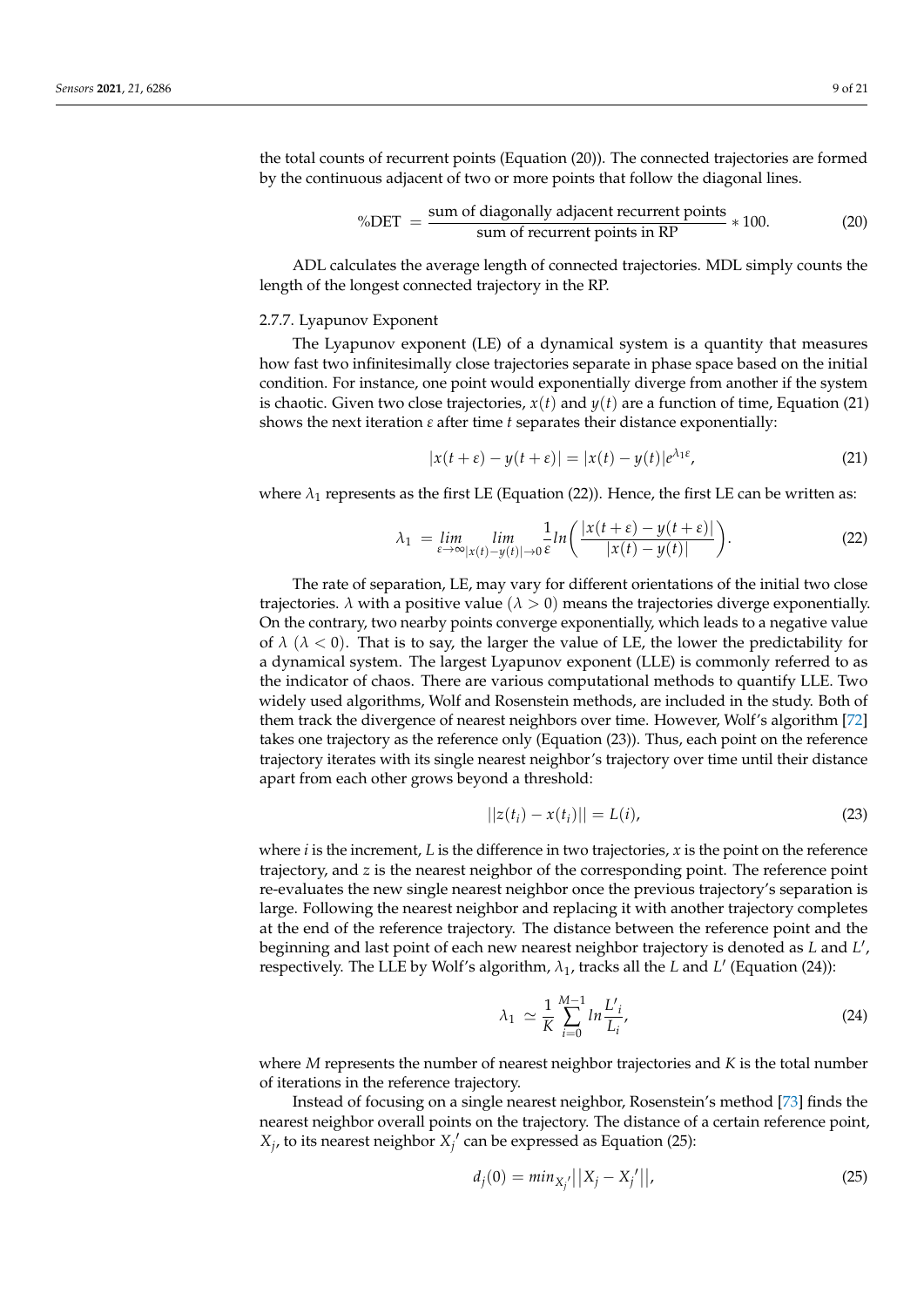where  $d_i(0)$  means the initial distance between the *j*th point and the nearest neighbor. The LLE by Rosenstein's work can be estimated as the average speed of nearest neighbor separation (Equation (26)).

$$
d_j(i) \approx C_j e^{\lambda_1(i\Delta t)},\tag{26}
$$

where ∆*t* is the period of each iteration, *i* is the number of iterations, and *C<sup>i</sup>* as the initial separation.

In our approach, the original one-dimensional signal was reconstructed using the methods mentioned above to define parameters, time delay *τ* and embedding dimension *D* (details in RQA section). To compare different data lengths, each *τ* and *D* in a particular data length group was obtained as the median values across all participants. The selected values of *τ* and *D* in each group are referenced in Table [1.](#page-11-0)

| Length (R Peaks) | <b>Time Delay</b> | <b>Embedding Dimension</b> |
|------------------|-------------------|----------------------------|
| 60               |                   |                            |
| 100              |                   |                            |
| 150              |                   |                            |
| 200              | 3                 | 3                          |
| 300              |                   | 3                          |
| 400              |                   |                            |
| 500              |                   |                            |
| 750              | З                 |                            |
| 1000             | ۰                 |                            |
| 1500             |                   |                            |
| 2000             | ר                 | 5                          |

<span id="page-11-0"></span>**Table 1.** The values of time delay and embedding dimension used in different data lengths.

#### *2.8. Statistical Analysis*

A total of 34 HRV indices were computed in this study. The indices were divided into three groups: the effect of data length on (i) time domain, (ii) frequency domain, and (iii) nonlinear HRV measures. Descriptive data are presented as means and standard deviations (SDs) for continuous HRV variables. Normal distribution of all time/frequency domain, linear/nonlinear variables was tested using the Kolmogorov–Smirnov test and visually inspected histograms and Q-Q plots. HRV parameters from ECG recordings did not exhibit normal distributions and were analyzed as non-parametric. To understand the robust/optimal minimum data length that can be utilized to quantify HRV in the methods as mentioned above, each data set size was compared against the most extended (2000 R peaks or 750 s) using the Mann–Whitney U test in R. Moreover, HRV measures were then calculated with several randomly chosen segments and compared against each other using the Mann–Whitney U test to eliminate the possibility of biased results from short data length selection. The critical value was chosen at the 0.05 level of significance.

### **3. Results**

#### *3.1. Time-Domain HRV*

Among the four time-domain HRV measures presented in the paper, we find SDNN, RMSSD, and pNN50 are consistent for a very short-term HRV analysis (Table [2\)](#page-12-0). SDNN in 100 R peaks was not significantly different from SDNN at 2000 R peaks. Similarly, a minimum of 60 R peaks of RMSSD and pNN50 were found consistent with longer (2000 R peaks) HRV recordings. The HRV triangular index, however, is recommended to be used with at least 1000 R peaks. This means that if one were an adult with a normal resting HR, a 10 to 16-min recording would have no statistically significant difference compared with a 20 to 33-min recording.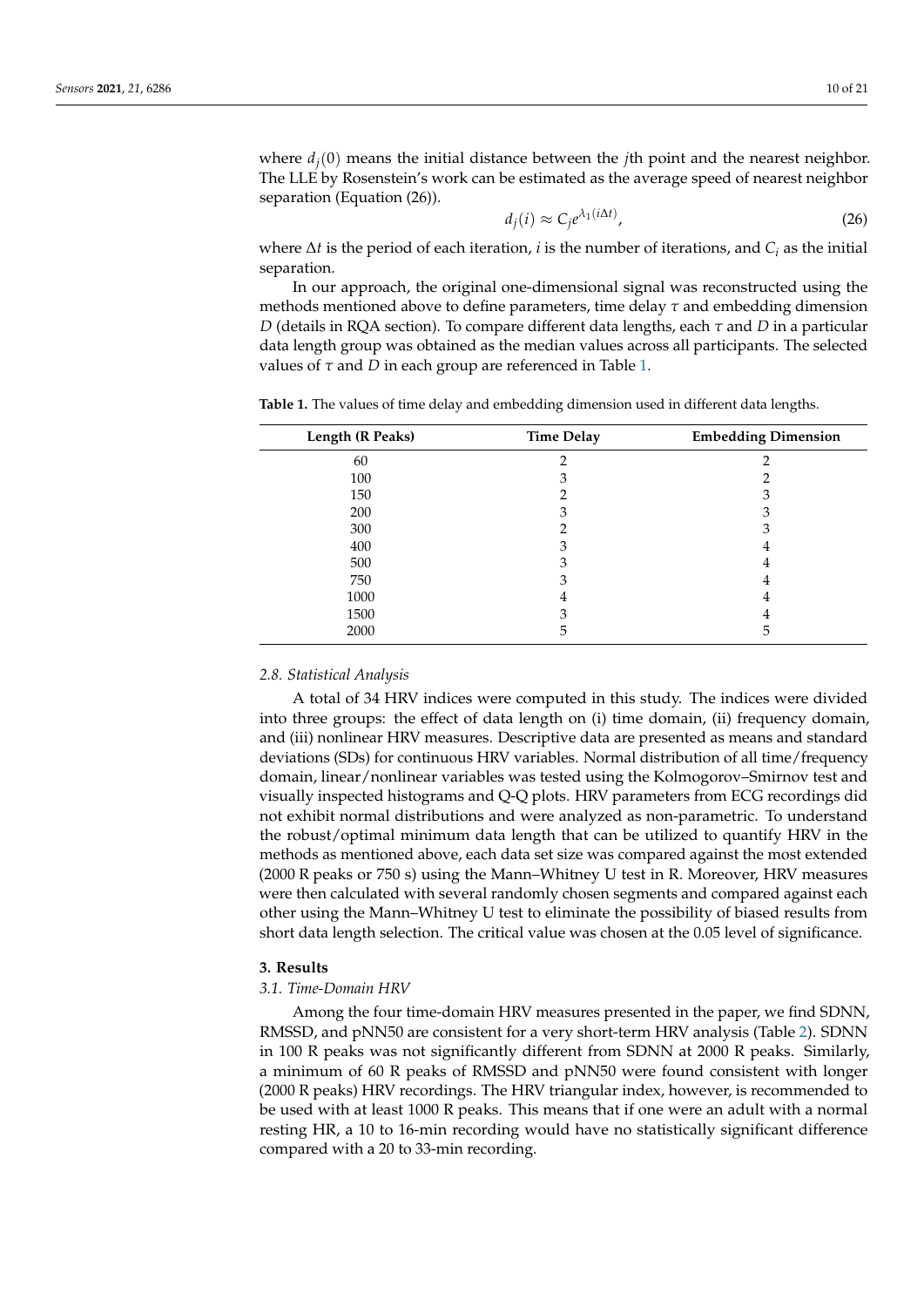<span id="page-12-0"></span>**Table 2.** Mann–Whitney U test results for comparing HRV measures at 2000 R peaks with shorter data lengths. Data length is in R peaks. Statistical significant differences (*p* < 0.05) and statistical highly significant differences (*p* < 0.001) are color labeled in lighter and darker gray with bold font, respectively.

| Length                     | 60    | 100   | 150   | 200   | 300   | 400   | 500   | 750   | 1000  | 1500  |
|----------------------------|-------|-------|-------|-------|-------|-------|-------|-------|-------|-------|
| Time-domain HRV            |       |       |       |       |       |       |       |       |       |       |
| Geometric measure          |       |       |       |       |       |       |       |       |       |       |
| Triangular index           | 0.000 | 0.002 | 0.004 | 0.004 | 0.005 | 0.008 | 0.017 | 0.048 | 0.148 | 0.800 |
| Statistical measure        |       |       |       |       |       |       |       |       |       |       |
| <b>SDNN</b>                | 0.016 | 0.056 | 0.056 | 0.069 | 0.056 | 0.062 | 0.104 | 0.094 | 0.265 | 0.946 |
| <b>RMSSD</b>               | 0.982 | 0.804 | 0.667 | 0.734 | 0.734 | 0.701 | 0.701 | 0.635 | 0.769 | 1.000 |
| pNN50                      | 0.946 | 0.909 | 0.730 | 0.872 | 0.836 | 0.765 | 0.909 | 0.836 | 0.909 | 0.982 |
| Frequency-domain HRV       |       |       |       |       |       |       |       |       |       |       |
| Welch's periodogram        |       |       |       |       |       |       |       |       |       |       |
| <b>VLF</b>                 | 0.000 | 0.002 | 0.002 | 0.002 | 0.001 | 0.003 | 0.006 | 0.009 | 0.104 | 0.734 |
| LF                         | 0.035 | 0.050 | 0.104 | 0.056 | 0.044 | 0.048 | 0.044 | 0.044 | 0.210 | 0.839 |
| HF                         | 0.603 | 0.804 | 0.910 | 0.839 | 0.874 | 0.910 | 0.874 | 0.946 | 0.982 | 0.982 |
| Total power                | 0.016 | 0.039 | 0.050 | 0.050 | 0.044 | 0.035 | 0.057 | 0.050 | 0.210 | 0.910 |
| VLF norm                   | 0.000 | 0.000 | 0.000 | 0.000 | 0.000 | 0.001 | 0.005 | 0.009 | 0.103 | 0.646 |
| LF norm                    | 0.946 | 0.701 | 0.734 | 0.927 | 0.804 | 0.769 | 0.748 | 0.946 | 0.734 | 0.890 |
| HF norm                    | 0.008 | 0.003 | 0.008 | 0.014 | 0.019 | 0.024 | 0.044 | 0.085 | 0.137 | 0.734 |
| LF/HF                      | 0.137 | 0.062 | 0.085 | 0.062 | 0.069 | 0.085 | 0.113 | 0.183 | 0.306 | 0.839 |
| Lomb-Scargle's periodogram |       |       |       |       |       |       |       |       |       |       |
| <b>VLF</b>                 | 0.945 | 0.121 | 0.188 | 0.105 | 0.256 | 0.306 | 0.418 | 1.000 | 0.069 | 0.728 |
| LF                         | 0.000 | 0.000 | 0.006 | 0.004 | 0.013 | 0.050 | 0.188 | 0.188 | 0.798 | 0.694 |
| HF                         | 0.000 | 0.000 | 0.001 | 0.001 | 0.003 | 0.011 | 0.030 | 0.112 | 0.982 | 0.963 |
| Total power                | 0.000 | 0.000 | 0.001 | 0.000 | 0.001 | 0.013 | 0.073 | 0.140 | 0.645 | 0.890 |
| VLF norm                   | 0.000 | 0.000 | 0.000 | 0.002 | 0.002 | 0.010 | 0.056 | 0.040 | 0.358 | 0.804 |
| LF norm                    | 0.137 | 0.435 | 0.839 | 0.807 | 1.000 | 0.982 | 0.910 | 0.769 | 0.890 | 0.982 |
| HF norm                    | 0.027 | 0.077 | 0.048 | 0.062 | 0.081 | 0.094 | 0.178 | 0.198 | 0.511 | 0.818 |
| LF/HF                      | 0.839 | 0.541 | 0.482 | 0.511 | 0.520 | 0.401 | 0.520 | 0.804 | 0.734 | 0.982 |
| Nonlinear HRV              |       |       |       |       |       |       |       |       |       |       |
| Poincaré plot              |       |       |       |       |       |       |       |       |       |       |
| SD <sub>1</sub>            | 0.667 | 1.000 | 0.890 | 0.963 | 0.908 | 0.874 | 0.910 | 0.769 | 0.854 | 0.910 |
| SD <sub>2</sub>            | 0.009 | 0.031 | 0.021 | 0.027 | 0.014 | 0.014 | 0.031 | 0.044 | 0.198 | 0.910 |
| SD1/SD2                    | 0.004 | 0.002 | 0.008 | 0.011 | 0.009 | 0.014 | 0.039 | 0.085 | 0.150 | 0.667 |
| Entropy                    |       |       |       |       |       |       |       |       |       |       |
| SampEn                     | 0.046 | 0.009 | 0.006 | 0.007 | 0.035 | 0.021 | 0.031 | 0.077 | 0.329 | 0.734 |
| ApEn                       | 0.000 | 0.000 | 0.000 | 0.000 | 0.000 | 0.000 | 0.011 | 0.541 | 0.701 | 0.511 |
| <b>MSE</b>                 | 0.005 | 0.125 | 0.012 | 0.003 | 0.002 | 0.003 | 0.007 | 0.035 | 0.164 | 0.839 |
| <b>CMSE</b>                | 0.000 | 0.002 | 0.007 | 0.002 | 0.009 | 0.004 | 0.009 | 0.062 | 0.164 | 0.839 |
| Fractal                    |       |       |       |       |       |       |       |       |       |       |
| <b>DFA</b>                 | 0.000 | 0.000 | 0.000 | 0.000 | 0.000 | 0.000 | 0.002 | 0.000 | 0.002 | 0.667 |
| Lyapunov exponent          |       |       |       |       |       |       |       |       |       |       |
| Wolf                       | 0.000 | 0.000 | 0.000 | 0.035 | 0.000 | 0.001 | 0.069 | 0.085 | 0.002 | 0.701 |
| Rosenstein                 | 0.000 | 0.000 | 0.000 | 0.000 | 0.000 | 0.000 | 0.000 | 0.000 | 0.002 | 0.000 |

#### *3.2. Frequency-Domain HRV*

Both Welch and Lomb–Scargle periodograms were included in the HRV power spectral analysis (Table [2\)](#page-12-0). With Welch's method, the appropriate minimum length for acquiring VLF power, LF power, total power, and VLF norm was 1000 R peaks. The HF norm analysis can use 750 R peaks. The HF power, LF norm, and LF/HF ratio had no change from 60 to 2000 R peaks. On the contrary, the lengths required to calculate HRV measures by the Lomb–Scargo periodogram were shorter than Welch's in general. However, the recommended lengths to obtain VLF norm, LF norm, and LF/HF ratio remained same. Furthermore, using 200, 500, 500, and 750 R peaks for HF norm, LF power, total power, and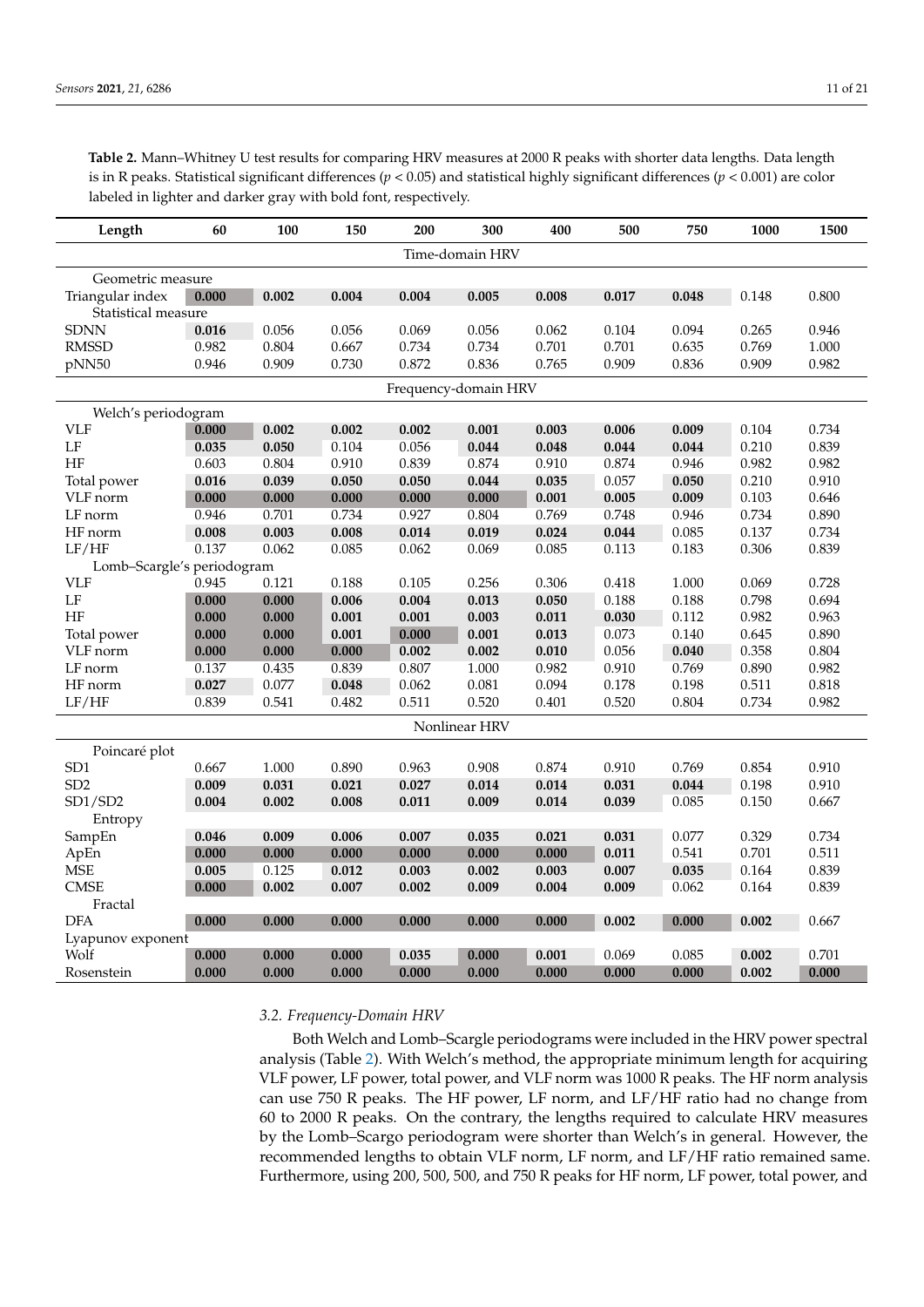HF power, respectively, were acceptable. VLF power with the Lomb–Scargle algorithm had no statistically significant difference using very short-term recordings.

#### *3.3. Nonlinear HRV*

The statistical results of nonlinear HRV indices were separated into two tables. The majority of nonlinear HRV indices are shown in Table [2.](#page-12-0) The measures of RQA are listed in Table [3.](#page-13-0) As a whole, the adequate lengths of nonlinearly-assessed HRV measures were longer than those of linearly-assessed methods.

<span id="page-13-0"></span>**Table 3.** Mann–Whitney U test results for comparing measures of RQA at 750 *s* with shorter data lengths. No significant differences show in any length considered.

| Length (s) | 60    | 100   | 150   | 200   | 300   | 400   | 500   | 600   |
|------------|-------|-------|-------|-------|-------|-------|-------|-------|
| $%$ REC    | 0.910 | 0.910 | 1.000 | 0.946 | 1.000 | 0.874 | 0.946 | 0.982 |
| $\%$ DET   | 1.000 | 0.982 | 0.946 | 1.000 | 1.000 | 0.946 | 1.000 | 0.946 |
| MDL        | 0.982 | 0.769 | 0.839 | 0.982 | 0.804 | 1.000 | 1.000 | 0.982 |
| ADL        | 0.701 | 0.910 | 0.982 | 0.982 | 0.946 | 0.946 | 0.982 | 0.946 |

Poincaré plots, when compared with different data lengths, did not show any differences with *SD*1. However, the minimum lengths of 1000 and 750 R peaks were not significantly different compared with the maximum (2000 R peaks) for *SD*2 and *SD*1/*SD*2, respectively (Table [2\)](#page-12-0). Furthermore, as entropy-based approaches, using 750 R peaks to quantify SampEn, ApEn, and CMSE showed no significant differences compared with maximum length (2000 R peaks); however, traditional MSE was significantly different until 750 R peaks and was robust for longer data lengths. Statistical results showed that DFA and Wolf and Rosenstein's LE were affected due to the data length. The minimum data length for DFA and Wolf's LE was 1500 R peaks such that no significant difference was found compared with 2000 R peaks (maximum data length). However, Rosenstein's LE showed significantly different values in all the data lengths when compared with full data length (2000 R peaks). Four parameters of RQA (Recurrence (REC), determinism (DET), Maximum Diagonal Length (MDL) and Average Diagonal Length (ADL)) were computed for different data lengths to compare with the maximum (ECG data of 750 s or 12.5 min) data. The results did not show any significant differences among 1 min and 12.5 min of %REC, %DET, MDL and ADL.

Table [4](#page-14-0) shows recommended minimum data length suggesting consistency and unbiased to maximum data length (2000 R peaks) using the Mann–Whitney U test. We reported time- and frequency-domain HRV measures and minimum data length with consistency. We found that most of nonlinear variables required a minimum data length of 1000 or 1500 R peaks. However, this was not the case for *SD*1 of Poincaré plot and RQA measures.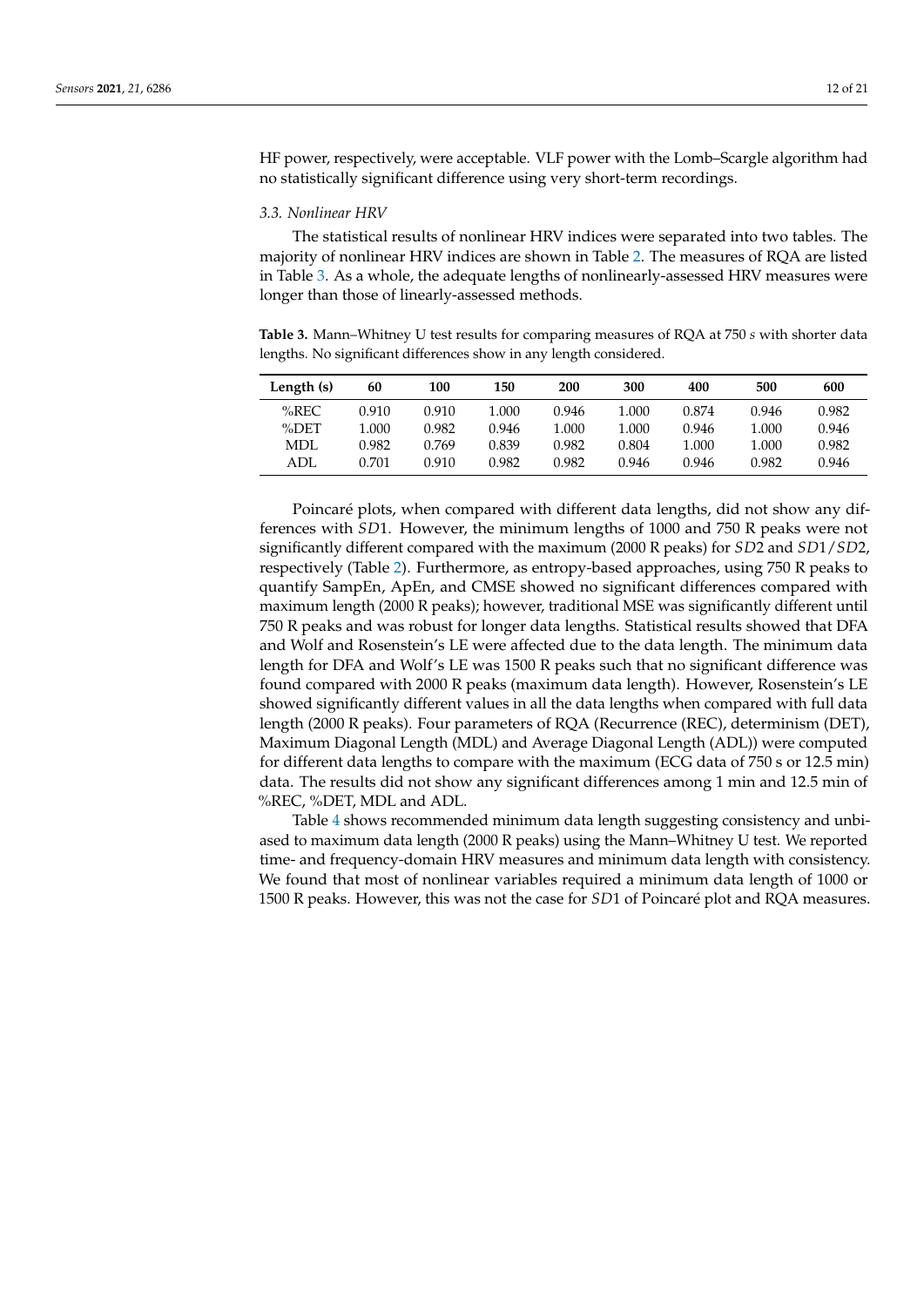| <b>HRV Parameters</b>      | Recommended Minimum Data Length (R Peaks) |  |  |  |  |
|----------------------------|-------------------------------------------|--|--|--|--|
| Time-domain HRV            |                                           |  |  |  |  |
| Geometric measure          |                                           |  |  |  |  |
| Triangular index           | 1000                                      |  |  |  |  |
| Statistical measure        |                                           |  |  |  |  |
| <b>SDNN</b>                | 100                                       |  |  |  |  |
| <b>RMSSD</b>               | 60                                        |  |  |  |  |
| pNN50                      | 60                                        |  |  |  |  |
|                            | Frequency-domain HRV                      |  |  |  |  |
| Welch's periodogram        |                                           |  |  |  |  |
| <b>VLF</b>                 | 1000                                      |  |  |  |  |
| LF                         | 1000                                      |  |  |  |  |
| HF                         | 60                                        |  |  |  |  |
| Total power                | 1000                                      |  |  |  |  |
| VLF norm                   | 1000                                      |  |  |  |  |
| LF norm                    | 60                                        |  |  |  |  |
| HF norm                    | 750                                       |  |  |  |  |
| LF/HF                      | 60                                        |  |  |  |  |
| Lomb-Scargle's periodogram |                                           |  |  |  |  |
| <b>VLF</b>                 | 60                                        |  |  |  |  |
| LF                         | 500                                       |  |  |  |  |
| HF                         | 1000                                      |  |  |  |  |
| Total power                | 500                                       |  |  |  |  |
| VLF norm                   | 1000                                      |  |  |  |  |
| LF norm                    | 60                                        |  |  |  |  |
| HF norm                    | 500                                       |  |  |  |  |
| LF/HF                      | 60                                        |  |  |  |  |
| Nonlinear HRV              |                                           |  |  |  |  |
| Poincaré plot              |                                           |  |  |  |  |
| SD <sub>1</sub>            | 60                                        |  |  |  |  |
| SD <sub>2</sub>            | 1000                                      |  |  |  |  |
| SD1/SD2                    | 1000                                      |  |  |  |  |
| Entropy                    |                                           |  |  |  |  |
| SampEn                     | 1000                                      |  |  |  |  |
| ApEn                       | 1000                                      |  |  |  |  |
| <b>MSE</b>                 | 1000                                      |  |  |  |  |
| <b>CMSE</b>                | 1000                                      |  |  |  |  |
| Fractal                    |                                           |  |  |  |  |
| <b>DFA</b>                 | 1500                                      |  |  |  |  |
| Lyapunov exponent          |                                           |  |  |  |  |
| Wolf                       | 1500                                      |  |  |  |  |
| Rosenstein                 | $\qquad \qquad \blacksquare$              |  |  |  |  |

<span id="page-14-0"></span>**Table 4.** The recommended minimum data length of each HRV measure.

We investigated the effects of data length HRV measures on 14 participants utilizing the Mann–Whitney U test. Box plots were used to summarize the distribution in each HRV measure per data length (Figure [4\)](#page-15-0). Figure [4a](#page-15-0) shows how data length affects the complexity (ApEn) of the R-R interval data. With the data length increasing from 60 to 2000 R peaks, the overall value of ApEn showed a linear trend and reached a plateau around 750 R peaks. The median values and the 25–75 percentile range among 750 to 2000 R peaks remained consistent, contrasting with 60 to 500 R peaks (showed increasing linear trend). Unlike the pattern in ApEn, Rosenstein's LE showed inconsistency while the data lengths increased. In Figure [4b](#page-15-0), the box plots of Rosenstein's LE show scattered values with the observation of the outlier quantity. Both MSE (Figure [4c](#page-15-0)) and CMSE (Figure [4d](#page-15-0)) had more extensive percentile ranges in shorter data lengths and a similar variation in median values after 200 R peaks.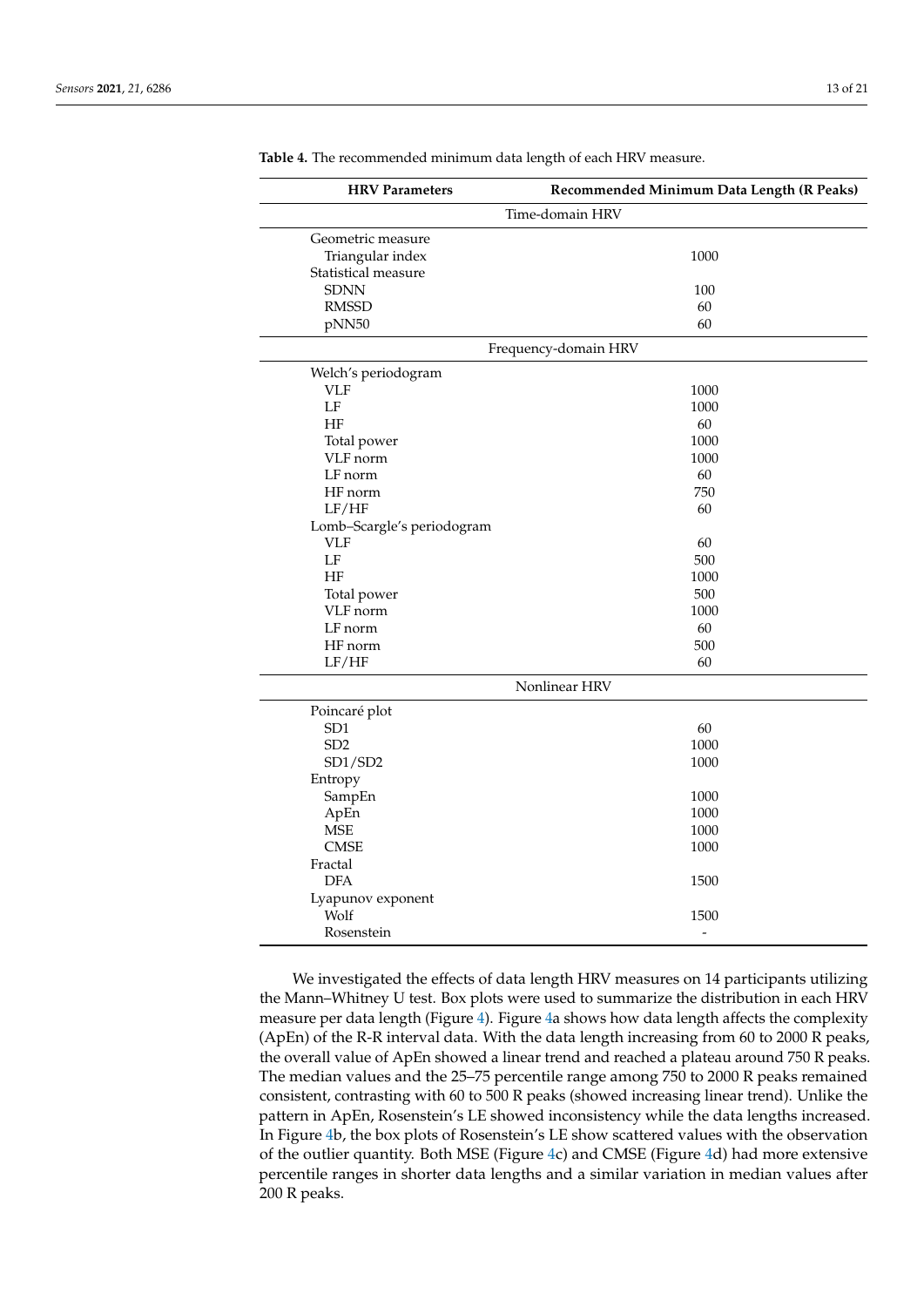<span id="page-15-0"></span>

R-peaks are represented with different colors for four nonlinear methods. The error bars represent standard deviation (SD) of the values among 14 participants. The error bars represent standard deviation  $\alpha$ **Figure 4.** Bar plots of (**a**) ApEn, (**b**) Rosenstein's LE, (**c**) MSE, and (**d**) CMSE with different numbers of R peaks. Different

#### **4. Discussion**

In this study, we investigated the effects of ECG data series length on the consistency of HRV parameters. Conventionally, short assessments of five minutes of ECG data are used for analysis (approximately 360 R-R intervals) [12], and in this study, we evaluated the statistical differences of HRV measures at different data lengths to maximum data length (2000 R peaks). We investigated 34 HRV measures in this study, including (a) time domain, (b) frequency domain, and (c) nonlinear analysis variables. We found that a length of 1000 R peaks or more can precisely estimate HRV for time and frequency domain variability features. Moreover, we found all variables were affected by ECG data length. For example, in the general frequency domain variables are more unstable for up to 750 R peaks of data length.  $\overline{a}$ 

#### peaks of data length. *4.1. Use of HRV Measures in Pathology Differentiation*

*4.1. Use of HRV Measures in Pathology Differentiation*  Previous studies suggested that HRV measures can be an indicator to differentiate the pathologies from the healthy controls or to predict the severity of disease. Patients with common neurodegenerative diseases such as Alzheimer's disease and Parkinson's disease were found to have significantly reduced time- and frequency-domain HRV measures regardless of the data length [\[74](#page-21-12)[–77\]](#page-21-13). Valappil and coworkers discussed patients with REM sleep behavior disorder; considering premotor Parkinson's disease, they used five-minute ECG recording and found significantly lower HRV in SDNN, pNN50, LF, HF, SD1 and  $\overline{C}$ SD2 in the Poincaré plot compared with controls [\[78\]](#page-21-14). The interest in studying the use of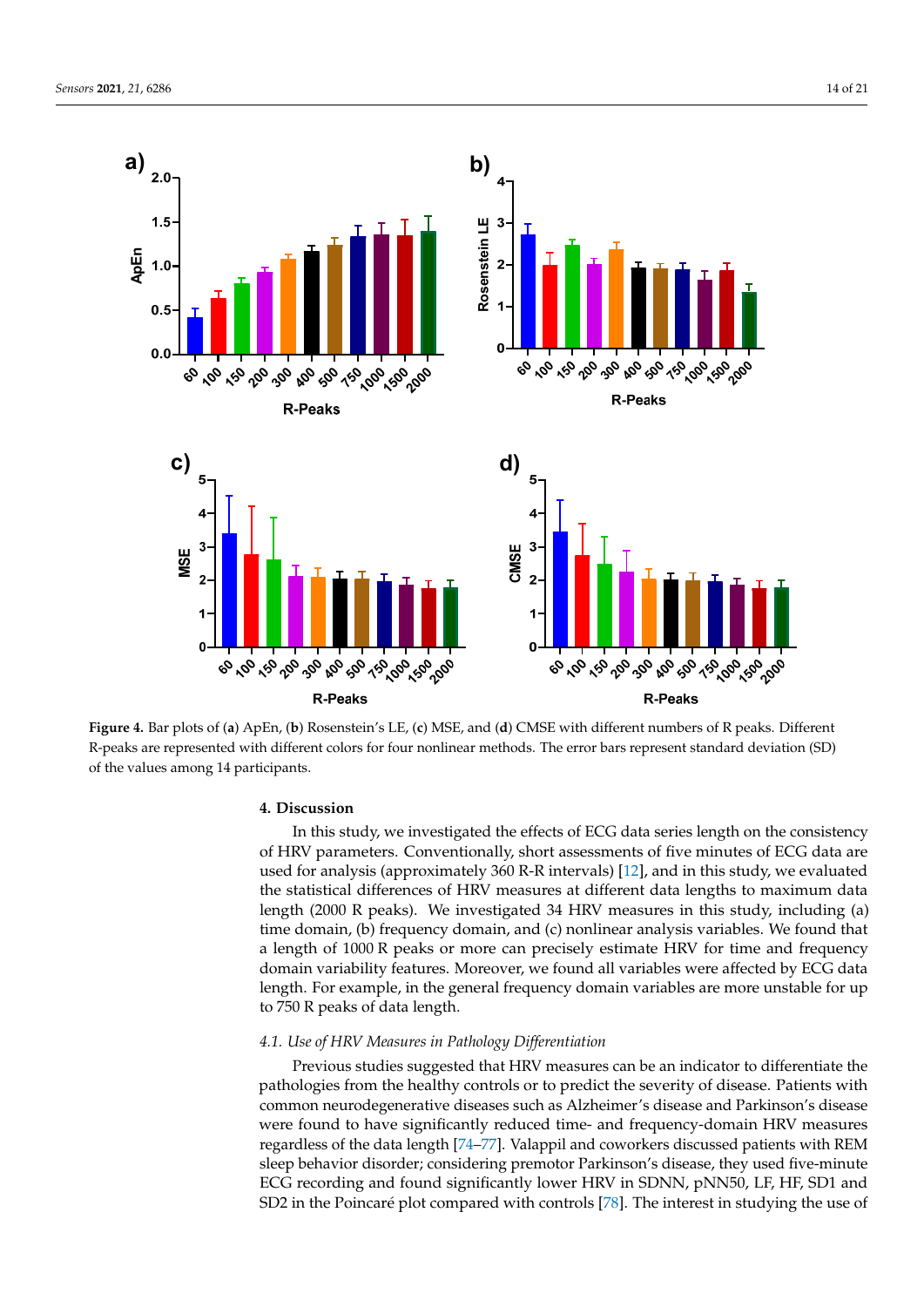HRV measures in other pathologies is also widespread. For instance, linear and nonlinear variability such as complexity, measured by SampEn, reduced in patients with type 1 diabetes mellitus using 3200 R peaks [\[79\]](#page-21-15). Mussalo and coworkers demonstrated that both patients with mild and severe essential hypertension had lower time- and frequencydomain HRV measures computed with at least 250 R peaks in the 10-min recordings [\[80\]](#page-21-16). In addition, there was the study presented that a five-minute ECG recording can show differences in nonalcoholic fatty liver disease with diabetes and controls [\[81\]](#page-21-17). Most of the studies had focused on whether linear HRV measures can stratify pathologies. To further understand how to assess not only linear but nonlinear HRV in a short time, it is crucial to investigate the effect of data lengths.

#### *4.2. Importance of Short Data Sets and R-R Intervals*

Various studies have demonstrated very short-term (less than 5 min) or short-term (5 min) data lengths for HRV analysis [\[20](#page-19-16)[,29–](#page-19-20)[32](#page-19-22)[,34](#page-20-1)[,75](#page-21-18)[,77](#page-21-13)[–79](#page-21-15)[,82–](#page-21-19)[85\]](#page-21-20); others have vouched for using longer data lengths for HRV analysis [\[74,](#page-21-12)[76,](#page-21-21)[86\]](#page-21-22). However, the knowledge of how data length affects different HRV linear and nonlinear measures is presently unknown. This research is essential since variation in ECG recording length may result in differences in outcomes of HRV analysis in all temporal, frequency-based and linear/nonlinear analyses. When recordings with different duration are compared, it should be considered to use the most prolonged duration as a standard of comparison for stable HRV values. This allows us to identify the minimum length of ECG data that can capture system dynamics without significantly differing results from long data sets. A quick HRV analysis may serve as a promising diagnostic tool in healthcare. An effort to shorten ECG data recording is critical since HRV features add essential information for cardiac functioning. Our study highlights that most of the HRV measures are sensitive to changes in the data length. We found the sensitivity of each HRV measure was affected by the change in data lengths. It is important to note that a faster HR leads to a smaller HRV [\[20\]](#page-19-16). Hence, unlike most others using time as the length reference, the quantity of R peaks ranging from 60 to 2000 was used instead to avoid HR variation [\[87\]](#page-21-23).

#### *4.3. Linear ECG Variability Measures*

Chen and coworkers conducted a study with 3387 adult participants with ECG recordings of longer than two minutes, but reported that such long ECG recording may not be required since the valid results of RMSSD and SDNN can be attained from 10 and 30 s of ECG recordings, respectively [\[29\]](#page-19-20). The robustness of RMSSD from 10 s recordings was also corroborated in Thong's work [\[30\]](#page-19-21). However, 10 s based SDNN assessment was found inconsistent by both studies concluding that linear variability measure such as SDNN was more sensitive to data length than RMSSD. Similarly, some other studies reported similar results of RMSSD and SDNN when comparing data lengths of 3 and 5 min [\[20\]](#page-19-16), 50-s [\[31\]](#page-19-23) and 5-min [\[32,](#page-19-22)[83,](#page-21-24)[84\]](#page-21-25) measurements as the reference. On the other hand, pNN50 evaluated from three and five minutes showed similar values [\[20\]](#page-19-16). Short ECG data sets of 20 s of pNN50 can reliably estimate similar to 150 s [\[31\]](#page-19-23). Thus, our results indicate that RMSSD and pNN50 were the least sensitive to data lengths. A shorter ECG data length of 30 s for SDNN evaluation can potentially replace existing guidelines by the task force [\[12\]](#page-19-7). The HRV triangular index was affected by data length, which was consistent with previous findings [\[83\]](#page-21-24).

#### *4.4. Frequency-Domain Analysis*

The frequency-domain HRV measures were evaluated as per standard techniques defined by the task force [\[12\]](#page-19-7). We investigated two frequency domain HRV analysis methods using the Welch periodogram and Lomb–Scargle. Previously, Thong investigated 10-s HRV data for HF band variables and reported results unreliable for accuracy [\[30\]](#page-19-21). McNames and Aboy concluded that the performances of HF variable ranging from 10 s to 10 min compared with the 5-min estimation were comparable with the results in mean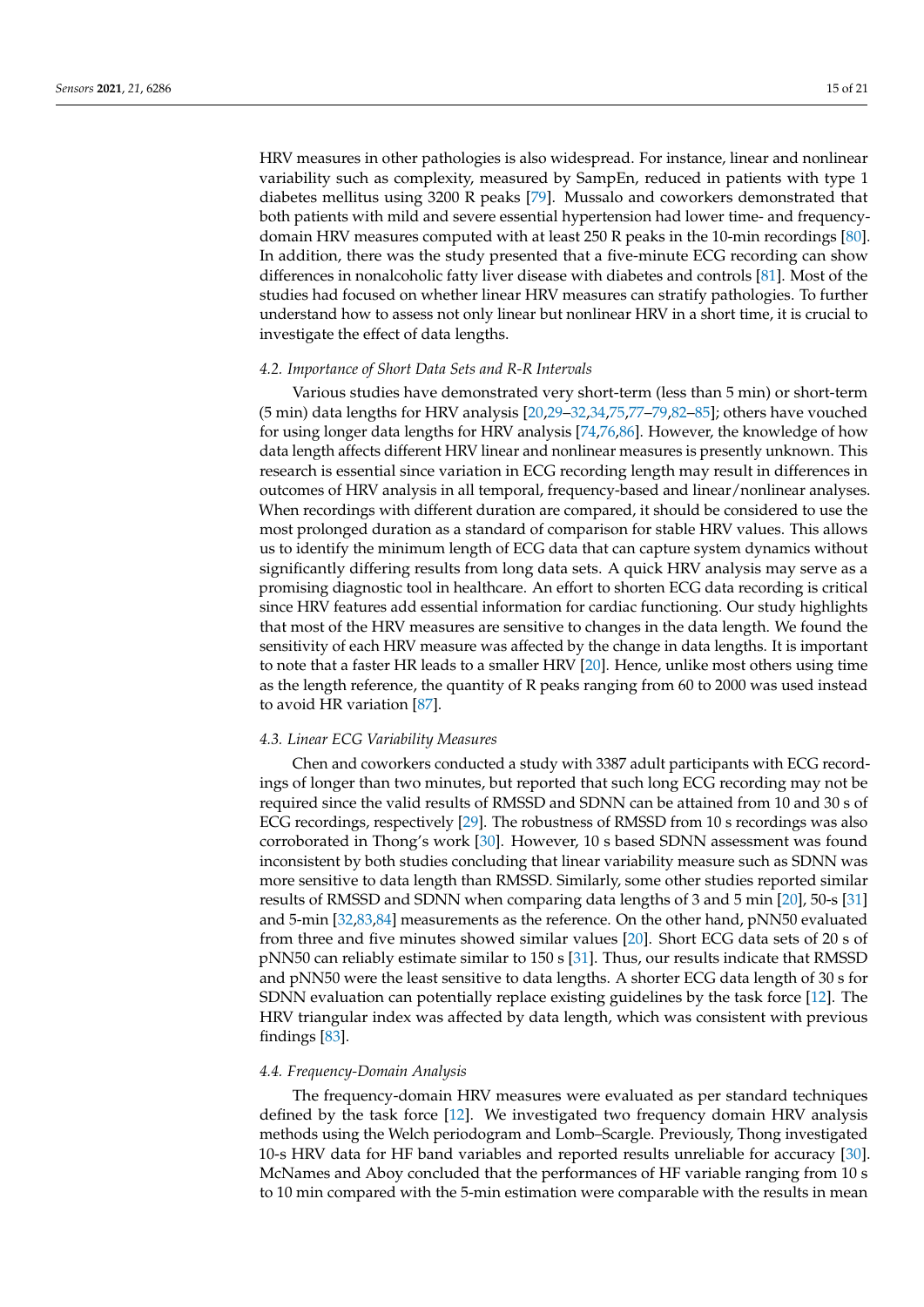HR [\[83\]](#page-21-24). In addition, the study showed that 40-s HF and 50-s LF/HF, LF norm and HF norm were reliable to monitor mental stress under a mobile setting [\[31\]](#page-19-23). Similar to Salahuddin's work, we found 60 R peaks (36- to 60-s) LF/HF and LF norm had no significant differences with 2000 R peaks using either Welch or Lomb–Scargle algorithm. In addition, the task force manual suggested that it can be inappropriate to assess VLF in short-term recordings (≤5 min). However, our findings show that the optimum data length to estimate VLF depends on the methods of power spectral density (for example, 1000 and 60 R peaks in using the Welch and Lomb–Scargle algorithm, respectively).

#### *4.5. Nonlinear Variability Analysis*

Most of the nonlinear methods were proposed 30 years ago. However, there are not literatures investigating the sensitivity on data length as the linear HRV analysis. A shorter data length of Poincaré plot, MSE, and CMSE were reported and discussed for different purposes without providing any suggestions to minimum data length for reliable measurements. For instance, the short-term assessment of the Poincaré plot was applied in different stress levels, yet was concluded as promising results [\[88](#page-22-0)[,89\]](#page-22-1). For an entropy-based HRV analysis, SampEn and ApEn were compared and discussed together in most instances since SampEn was introduced to improve the unreliable outcome of ApEn due to data length. It was suggested that a minimum data length of 100 and 250 RR intervals of SampEn and ApEn can distinguish healthy from congestive heart failure patients [\[34\]](#page-20-1). Another group studied in the range of 2 min to the 20 min data length. The authors concluded that SampEn was a lot less sensitive to data length compared with ApEn [\[35\]](#page-20-3). McNames and Aboy considered several time domain and frequency domain HRV variables with ApEn and indicated that ApEn was the most unreliable one [\[83\]](#page-21-24). Although, SampEn was reported independent of data length compared with ApEn. However, we found 1000 R peaks to be optimum for estimating ApEn or SampEn.

The results of DFA (*α*) represent the relationship of *F*(*n*) and the window sizes *n*. Obviously, *n* cannot be larger than the length of the data set. Therefore, the data length is an essential factor of the accuracy of *α*. Moreover, a crossover phenomenon was observed when DFA was proposed [\[62\]](#page-21-0). Therefore, Peng suggested that at least a 24-h recording was required for diagnostic purposes since the crossover phenomena can play an essential role consistent with our results.

To calculate LLE, the parameters *τ* and *D* need to be defined first. In this study, both *τ* and *D* increases with the data lengths in HRV. Gao's works suggested that  $D = 2$  should be used when analyzing a finite HRV data set [\[90](#page-22-2)[–92\]](#page-22-3). However, others reported larger parameters for longer data sets and shorter parameters for shorter data sets. For instance, Signorini and Cerutti calculated long-term HRV ( $N = 20,000$ ) with  $\tau = 7$  and  $D = 10$  [\[86\]](#page-21-22). Li's group used  $τ = 1$  and  $D = 3$  for less than 5 min data sets ( $N = 200 - 355$ ) [\[85\]](#page-21-20). Moreover, regarding the method differences in LE, Rosenstein's LE is fast and easy to implement and applicable to small data sets [\[73\]](#page-21-11). A minimum of 200 consecutive R-R intervals was suggested as the optimum data length for calculating HRV [\[85\]](#page-21-20). However, Li and coworkers did not report any statistical evidence supporting their conclusion. On the contrary, we found that data length is significantly different from LLE of 2000 R peaks.

The varying data lengths required for nonlinear and chaos HR analyses can be partially explained by different autonomic heart control system aspects that complexity (ApEn, SampEn and MSE) and LLE can measure. For instance, MSE can measure deviations or differences at different time scales thus offering insightful information on temporal dynamical variations in the autonomic HR control system. In our laboratory pilot studies we found strenuous exercises significantly decreased the complexity of HR R-R interval data. However, LLE detects the presence of chaos in heart dynamical control systems by quantifying LEs (exponential divergence of initially close state space trajectories). The computation of LLE utilizing multiple LEs derived from divergence curves requires larger data sets for stable values. Additionally, DFA is an indicator of statistical persistence and antipersistence of HR time series. Persistence indicates the deviation in HR time series is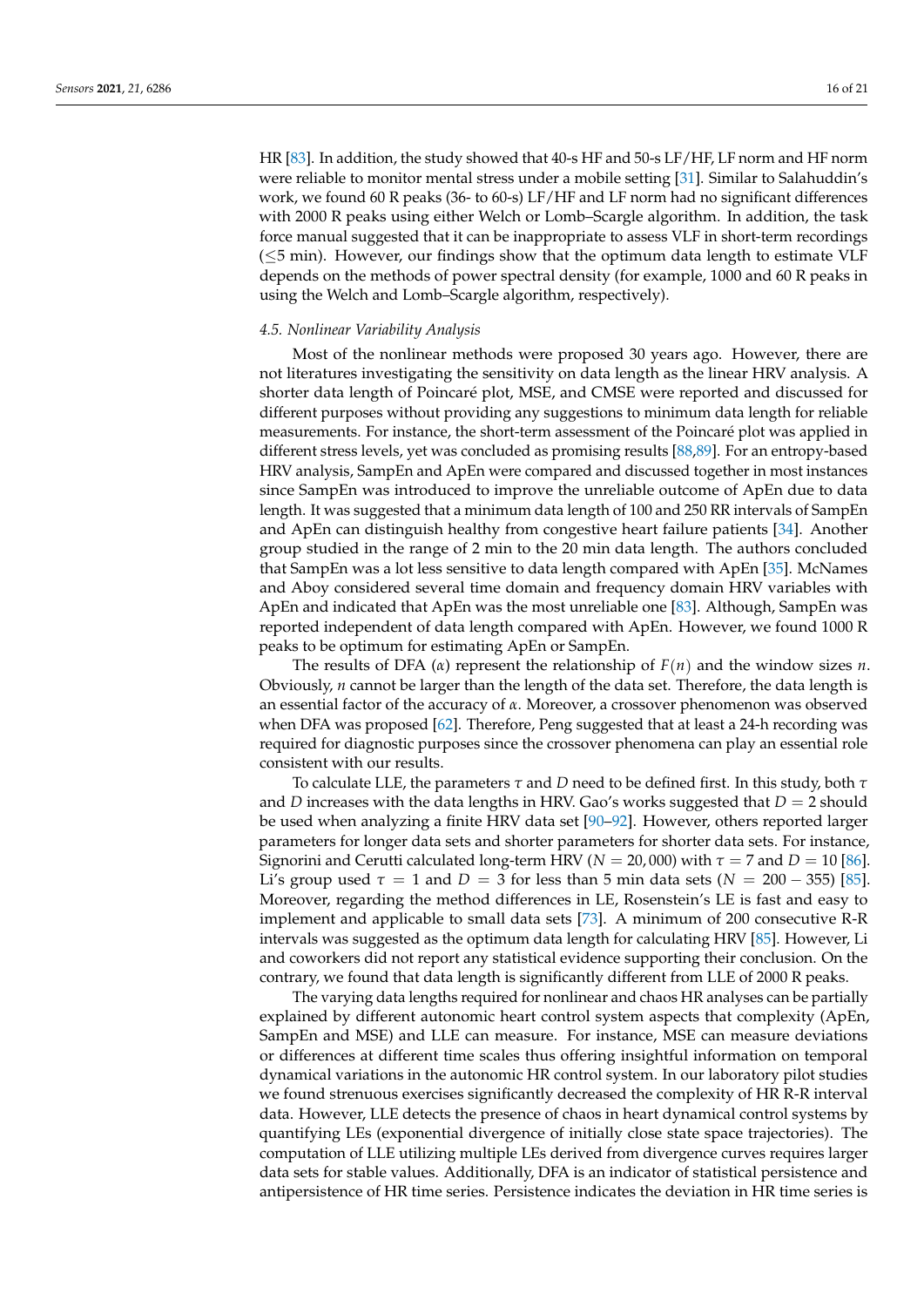statistically more likely followed by subsequent deviation in the same direction (increase in HR is followed by a subsequent increase in HR or decrease is followed by another decline of HR). On the other hand, antipersistence implies that the deviation is followed by subsequent deviation in the opposite direction (increase in HR is followed by a decrease in HR and vice-versa). Since supraspinal mechanisms involuntarily control HR, it is likely the HR control mechanism will naturally produce long-range correlated HR time series, thus requiring at least 1500 data points for robust and stable DFA values.

#### *4.6. Limitations*

The findings of this study must be seen together with the limitations. Firstly, our study is limited with sample size. Additionally, the subjects were within a limited range of age thus the study is limited in external validity to other age ranges. We will conduct a study with a larger number of participants and broader age ranges in the future. Secondly, this study investigated optimum data length for HRV measures only limited to a healthy group. Hence, a future study with pathological groups would be interesting to embolden our findings.

#### **5. Conclusions**

An ECG-based analysis of cardiac rhythm is critical for the diagnosis of a heart condition and disease management. In addition, novel clinical decision support systems require quick ECG analysis to assist clinicians. Our effort to shorten the ECG recording duration is vital to improve efficiency and save time and effort for patients and clinical care providers. This can be more critical for patients with frequent artifacts and HRV physiological features extracted from short ECG recordings with high confidence. Our study suggests that ECG data length collected from wearable devices must be optimized and selected such that more consistent and reliable results can be attained with existing laboratory-grade measurements. In conclusion, this study suggests ultra-short data sequences can be collected and analyzed for quick HRV assessments retaining the rich information from linear/ non-linear variability structure, but with caution since HRV variables are affected differentially to the data length. Chaotic HR analyses such as LLE (Rosenstein and Wolf) and long-range correlation through DFA required longer data set lengths than other nonlinear variability measures such as ApEn, SampEn, and MSE.

**Author Contributions:** T.L., M.K., R.S. conceived the idea and M.K. and E.-F.C. designed the experiments; E.-F.C. performed the experiments; R.S. along with E.-F.C. analyzed the data wrote the manuscript with support from T.L. and M.K. All authors discussed the results and contributed to the final manuscript. All authors have read and agreed to the published version of the manuscript.

**Funding:** This research received no external funding.

**Institutional Review Board Statement:** The study was conducted according to the guidelines of the Declaration of Helsinki, and approved by the Institutional Review Board (or Ethics Committee) of University of California Irvine (IRB Number 2016-2924 approved on 2 October 2021).

**Informed Consent Statement:** Informed consent was obtained from all subjects involved in the study.

**Data Availability Statement:** The raw data supporting the conclusions of this article will be made available by the corresponding author upon reasonable request.

**Conflicts of Interest:** The authors declare no conflict of interest.

## **References**

- <span id="page-18-0"></span>1. Malpas, S.C.; Whiteside, E.A.; Maling, T.J. Heart Rate Variability and Cardiac Autonomic Function in Men with Chronic Alcohol Dependence. *Heart* **1991**, *65*, 84–88. [\[CrossRef\]](http://doi.org/10.1136/hrt.65.2.84) [\[PubMed\]](http://www.ncbi.nlm.nih.gov/pubmed/1867951)
- <span id="page-18-1"></span>2. Kudat, H.; Akkaya, V.; Sozen, A.; Salman, S.; Demirel, S.; Ozcan, M.; Atilgan, D.; Yilmaz, M.; Guven, O. Heart Rate Variability in Diabetes Patients. *J. Int. Med. Res.* **2006**, *34*, 291–296. [\[CrossRef\]](http://doi.org/10.1177/147323000603400308) [\[PubMed\]](http://www.ncbi.nlm.nih.gov/pubmed/16866023)
- <span id="page-18-2"></span>3. Stein, P.K.; Reddy, A. Non-Linear Heart Rate Variability and Risk Stratification in Cardiovascular Disease. *Indian Pacing Electrophysiol. J.* **2005**, *5*, 210–220.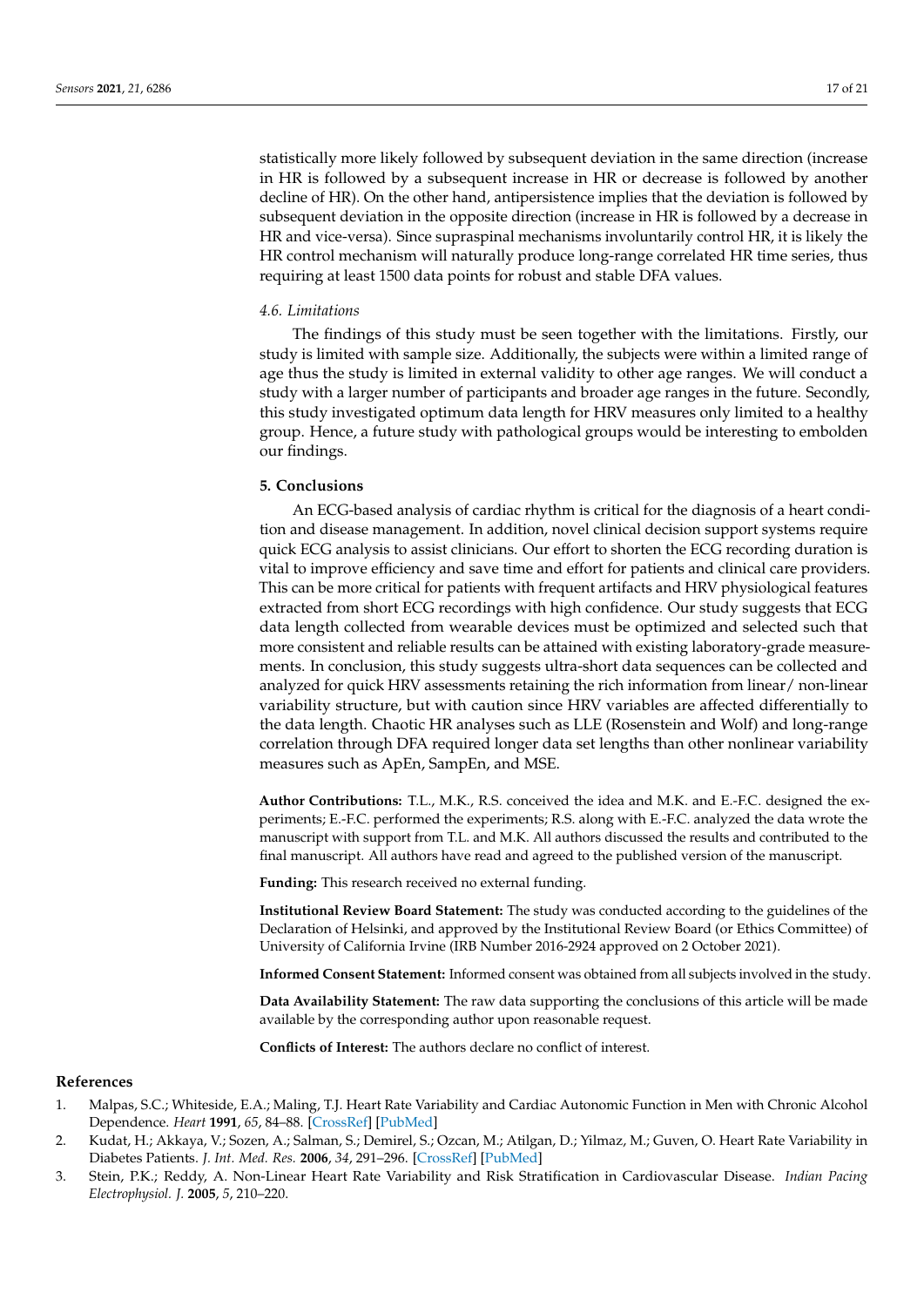- <span id="page-19-0"></span>4. Thayer, J.F.; Yamamoto, S.S.; Brosschot, J.F. The Relationship of Autonomic Imbalance, Heart Rate Variability and Cardiovascular Disease Risk Factors. *Int. J. Cardiol.* **2010**, *141*, 122–131. [\[CrossRef\]](http://doi.org/10.1016/j.ijcard.2009.09.543)
- <span id="page-19-1"></span>5. Sajadieh, A. Increased Heart Rate and Reduced Heart-Rate Variability Are Associated with Subclinical Inflammation in Middle-Aged and Elderly Subjects with No Apparent Heart Disease. *Eur. Heart J.* **2004**, *25*, 363–370. [\[CrossRef\]](http://doi.org/10.1016/j.ehj.2003.12.003)
- 6. Lampert, R.; Bremner, J.D.; Su, S.; Miller, A.; Lee, F.; Cheema, F.; Goldberg, J.; Vaccarino, V. Decreased Heart Rate Variability Is Associated with Higher Levels of Inflammation in Middle-Aged Men. *Am. Heart J.* **2008**, *156*, 759.e1–759.e7. [\[CrossRef\]](http://doi.org/10.1016/j.ahj.2008.07.009)
- <span id="page-19-2"></span>7. Williams, D.P.; Koenig, J.; Carnevali, L.; Sgoifo, A.; Jarczok, M.N.; Sternberg, E.M.; Thayer, J.F. Heart Rate Variability and Inflammation: A Meta-Analysis of Human Studies. *Brain Behav. Immun.* **2019**, *80*, 219–226. [\[CrossRef\]](http://doi.org/10.1016/j.bbi.2019.03.009)
- <span id="page-19-3"></span>8. Zahorska-Markiewicz, B.; Kuagowska, E.; Kucio, C.; Klin, M. Heart Rate Variability in Obesity. *Int. J. Obes. Relat. Metab. Disord.* **1993**, *17*, 21–23.
- <span id="page-19-4"></span>9. Gorman, J.M.; Sloan, R.P. Heart Rate Variability in Depressive and Anxiety Disorders. *Am. Heart J.* **2000**, *140*, S77–S83. [\[CrossRef\]](http://doi.org/10.1067/mhj.2000.109981)
- <span id="page-19-5"></span>10. Chalmers, J.A.; Quintana, D.S.; Abbott, M.J.-A.; Kemp, A.H. Anxiety Disorders Are Associated with Reduced Heart Rate Variability: A Meta-Analysis. *Front. Psychiatry* **2014**, *5*, 80. [\[CrossRef\]](http://doi.org/10.3389/fpsyt.2014.00080) [\[PubMed\]](http://www.ncbi.nlm.nih.gov/pubmed/25071612)
- <span id="page-19-6"></span>11. Shaffer, F.; Ginsberg, J.P. An Overview of Heart Rate Variability Metrics and Norms. *Front. Public Health* **2017**, *5*, 258. [\[CrossRef\]](http://doi.org/10.3389/fpubh.2017.00258)
- <span id="page-19-7"></span>12. Task Force of the European Society of Cardiology and the North American Society of Pacing and Electrophysiology. Heart Rate Variability: Standards of Measurement, Physiological Interpretation, and Clinical Use. *Circulation* **1996**, *93*, 1043–1065. [\[CrossRef\]](http://doi.org/10.1161/01.CIR.93.5.1043)
- <span id="page-19-8"></span>13. Henriques, T.; Ribeiro, M.; Teixeira, A.; Castro, L.; Antunes, L.; Costa-Santos, C. Nonlinear Methods Most Applied to Heart-Rate Time Series: A Review. *Entropy* **2020**, *22*, 309. [\[CrossRef\]](http://doi.org/10.3390/e22030309) [\[PubMed\]](http://www.ncbi.nlm.nih.gov/pubmed/33286083)
- <span id="page-19-9"></span>14. Rhea, C.K.; Silver, T.A.; Hong, S.L.; Ryu, J.H.; Studenka, B.E.; Hughes, C.M.L.; Haddad, J.M. Noise and Complexity in Human Postural Control: Interpreting the Different Estimations of Entropy. *PLoS ONE* **2011**, *6*, e17696. [\[CrossRef\]](http://doi.org/10.1371/journal.pone.0017696) [\[PubMed\]](http://www.ncbi.nlm.nih.gov/pubmed/21437281)
- 15. Singh, B.; Singh, M.; Banga, V.K. Sample Entropy Based HRV: Effect of ECG Sampling Frequency. *Biomed. Sci. Eng.* **2014**, *2*, 68–72. [\[CrossRef\]](http://doi.org/10.12691/bse-2-3-3)
- <span id="page-19-12"></span>16. McCamley, J.; Denton, W.; Arnold, A.; Raffalt, P.; Yentes, J. On the Calculation of Sample Entropy Using Continuous and Discrete Human Gait Data. *Entropy* **2018**, *20*, 764. [\[CrossRef\]](http://doi.org/10.3390/e20100764)
- <span id="page-19-10"></span>17. Raffalt, P.C.; McCamley, J.; Denton, W.; Yentes, J.M. Sampling Frequency Influences Sample Entropy of Kinematics during Walking. *Med. Biol. Eng. Comput.* **2019**, *57*, 759–764. [\[CrossRef\]](http://doi.org/10.1007/s11517-018-1920-2) [\[PubMed\]](http://www.ncbi.nlm.nih.gov/pubmed/30392162)
- <span id="page-19-11"></span>18. Ramdani, S.; Bouchara, F.; Lagarde, J. Influence of Noise on the Sample Entropy Algorithm. *Chaos* **2009**, *19*, 013123. [\[CrossRef\]](http://doi.org/10.1063/1.3081406)
- <span id="page-19-13"></span>19. Casaleggio, A.; Braiotta, S. Estimation of Lyapunov Exponents of ECG Time Series—The Influence of Parameters. *Chaos Solitons Fractals* **1997**, *8*, 1591–1599. [\[CrossRef\]](http://doi.org/10.1016/S0960-0779(97)00040-4)
- <span id="page-19-16"></span>20. Xinnian, C.; Solomon, I.C.; Chon, K.H. Comparison of the Use of Approximate Entropy and Sample Entropy: Applications to Neural Respiratory Signal. In Proceedings of the 2005 IEEE Engineering in Medicine and Biology 27th Annual Conference, Shanghai, China, 17–18 January 2006; pp. 4212–4215.
- 21. Kaffashi, F.; Foglyano, R.; Wilson, C.G.; Loparo, K.A. The Effect of Time Delay on Approximate & Sample Entropy Calculations. *Phys. D Nonlinear Phenom.* **2008**, *237*, 3069–3074. [\[CrossRef\]](http://doi.org/10.1016/j.physd.2008.06.005)
- 22. Singh, B.; Singh, D. Effect of Threshold Value r on Multiscale Entropy Based Heart Rate Variability. *Cardiovasc. Eng. Tech.* **2012**, *3*, 211–216. [\[CrossRef\]](http://doi.org/10.1007/s13239-012-0082-x)
- <span id="page-19-14"></span>23. Estrada, L.; Torres, A.; Sarlabous, L.; Jané, R. Influence of Parameter Selection in Fixed Sample Entropy of Surface Diaphragm Electromyography for Estimating Respiratory Activity. *Entropy* **2017**, *19*, 460. [\[CrossRef\]](http://doi.org/10.3390/e19090460)
- <span id="page-19-15"></span>24. Stergious, N. *Nonlinear Analysis for Human Movement Variability*, 1st ed.; CRC Press: Boca Raton, FL, USA, 2018; ISBN 978-1-315- 36237-3.
- <span id="page-19-17"></span>25. Yokus, M.A.; Jur, J.S. Fabric-Based Wearable Dry Electrodes for Body Surface Biopotential Recording. *IEEE Trans. Biomed. Eng.* **2016**, *63*, 423–430. [\[CrossRef\]](http://doi.org/10.1109/TBME.2015.2462312) [\[PubMed\]](http://www.ncbi.nlm.nih.gov/pubmed/26241969)
- 26. Arquilla, K.; Webb, A.; Anderson, A. Textile Electrocardiogram (ECG) Electrodes for Wearable Health Monitoring. *Sensors* **2020**, *20*, 1013. [\[CrossRef\]](http://doi.org/10.3390/s20041013) [\[PubMed\]](http://www.ncbi.nlm.nih.gov/pubmed/32069937)
- <span id="page-19-18"></span>27. Crosby, J. *Development of a Flexible Printed Paper-Based Battery*; Western Michigan University: Kalamazoo, MI, USA, 2020.
- <span id="page-19-19"></span>28. Smith, A.-L.; Owen, H.; Reynolds, K.J. Heart Rate Variability Indices for Very Short-Term (30 Beat) Analysis. Part 1: Survey and Toolbox. *J. Clin. Monit. Comput.* **2013**, *27*, 569–576. [\[CrossRef\]](http://doi.org/10.1007/s10877-013-9471-4)
- <span id="page-19-20"></span>29. Munoz, M.L.; van Roon, A.; Riese, H.; Thio, C.; Oostenbroek, E.; Westrik, I.; de Geus, E.J.C.; Gansevoort, R.; Lefrandt, J.; Nolte, I.M.; et al. Validity of (Ultra-)Short Recordings for Heart Rate Variability Measurements. *PLoS ONE* **2015**, *10*, e0138921. [\[CrossRef\]](http://doi.org/10.1371/journal.pone.0138921)
- <span id="page-19-21"></span>30. Thong, T.; Li, K.; McNames, J.; Aboy, M.; Goldstein, B. Accuracy of Ultra-Short Heart Rate Variability Measures. In Proceedings of the 25th Annual International Conference of the IEEE Engineering in Medicine and Biology Society (IEEE Cat. No.03CH37439), Cancun, Mexico, 17–21 September 2003; pp. 2424–2427.
- <span id="page-19-23"></span>31. Salahuddin, L.; Cho, J.; Jeong, M.G.; Kim, D. Ultra Short Term Analysis of Heart Rate Variability for Monitoring Mental Stress in Mobile Settings. In Proceedings of the 2007 29th Annual International Conference of the IEEE Engineering in Medicine and Biology Society, Lyon, France, 22–26 August 2007; pp. 4656–4659.
- <span id="page-19-22"></span>32. Nussinovitch, U.; Elishkevitz, K.P.; Katz, K.; Nussinovitch, M.; Segev, S.; Volovitz, B.; Nussinovitch, N. Reliability of Ultra-Short ECG Indices for Heart Rate Variability: Ultra-Short HRV Reliability. *Ann. Noninvasive Electrocardiol.* **2011**, *16*, 117–122. [\[CrossRef\]](http://doi.org/10.1111/j.1542-474X.2011.00417.x)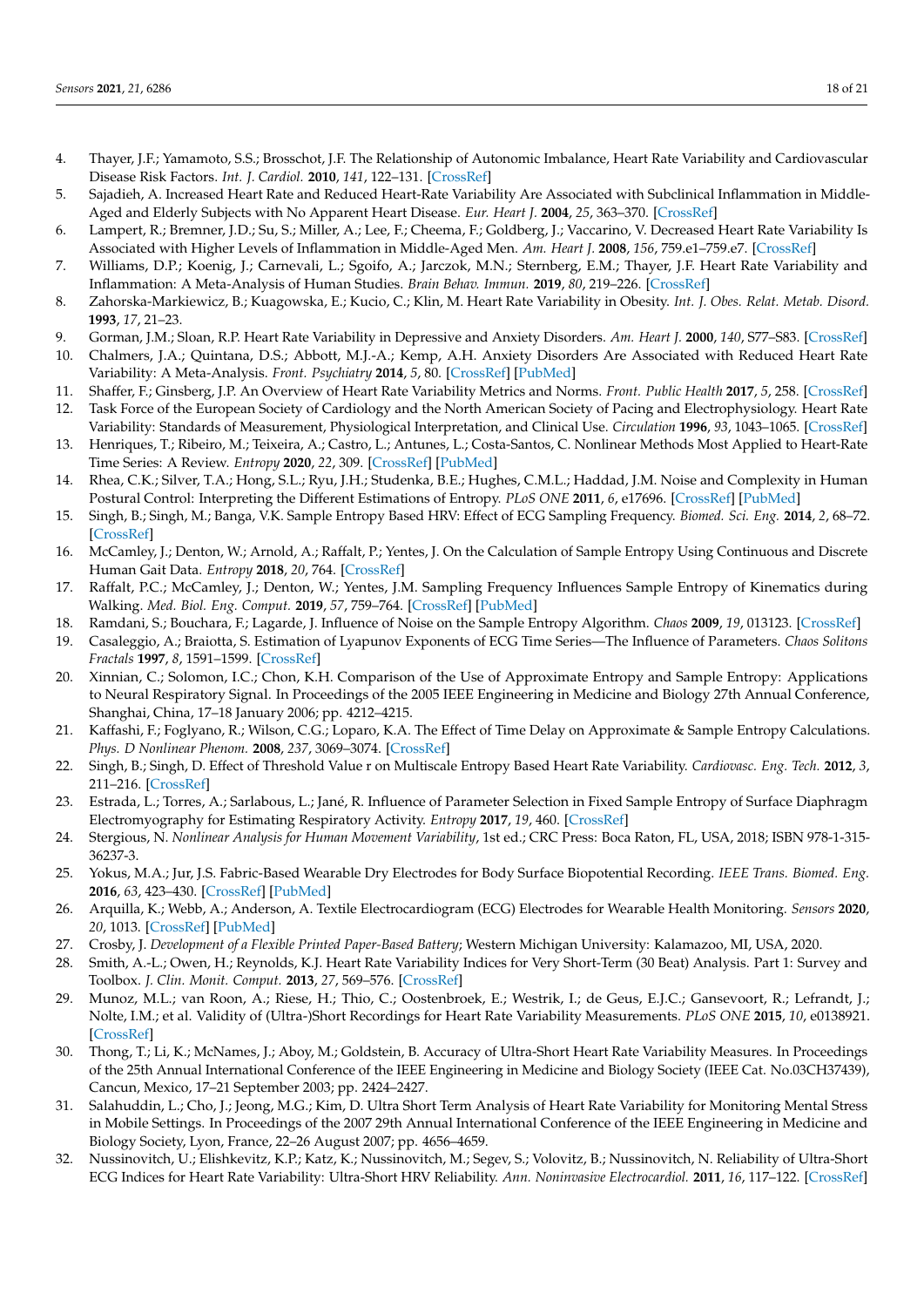- <span id="page-20-0"></span>33. Choi, W.-J.; Lee, B.-C.; Jeong, K.-S.; Lee, Y.-J. Minimum Measurement Time Affecting the Reliability of the Heart Rate Variability Analysis. *Korean J. Health Promot.* **2017**, *17*, 269. [\[CrossRef\]](http://doi.org/10.15384/kjhp.2017.17.4.269)
- <span id="page-20-1"></span>34. Graff, B.; Graff, G.; Kaczkowska, A. Entropy Measures of Heart Rate Variability for Short ECG Datasets in Patients with Congestive Heart Failure. *Acta Phys. Pol. B Proc. Suppl.* **2012**, *5*, 153. [\[CrossRef\]](http://doi.org/10.5506/APhysPolBSupp.5.153)
- <span id="page-20-3"></span>35. Singh, M.; Singh, B.; Singh, G. Optimal RR-Interval Data Length for Entropy Based Heart Rate Variability Analysis. *IJCA* **2015**, *123*, 39–42. [\[CrossRef\]](http://doi.org/10.5120/ijca2015905667)
- <span id="page-20-2"></span>36. Lee, D.-Y.; Choi, Y.-S. Multiscale Distribution Entropy Analysis of Short-Term Heart Rate Variability. *Entropy* **2018**, *20*, 952. [\[CrossRef\]](http://doi.org/10.3390/e20120952) [\[PubMed\]](http://www.ncbi.nlm.nih.gov/pubmed/33266676)
- <span id="page-20-4"></span>37. Welch, P. The Use of Fast Fourier Transform for the Estimation of Power Spectra: A Method Based on Time Averaging over Short, Modified Periodograms. *IEEE Trans. Audio Electroacoust.* **1967**, *15*, 70–73. [\[CrossRef\]](http://doi.org/10.1109/TAU.1967.1161901)
- <span id="page-20-5"></span>38. Lomb, N.R. Least-Squares Frequency Analysis of Unequally Spaced Data. *Astrophys. Space Sci.* **1976**, *39*, 447–462. [\[CrossRef\]](http://doi.org/10.1007/BF00648343)
- <span id="page-20-6"></span>39. Estévez, M.; Machado, C.; Leisman, G.; Estévez-Hernández, T.; Arias-Morales, A.; Machado, A.; Montes-Brown, J. Spectral Analysis of Heart Rate Variability. *Int. J. Disabil. Hum. Dev.* **2016**, *15*, 5–17. [\[CrossRef\]](http://doi.org/10.1515/ijdhd-2014-0025)
- <span id="page-20-7"></span>40. Press, W.H.; Flannery, B.P.; Teukolsky, A.A.; Vetterling, W.T. *Numerical Recipes in C: The Art of Scientific Computing*, 2nd ed.; Cambridge University Press: New York, NY, USA, 1992; ISBN 978-0-521-43108-8.
- 41. Moody, G.B. Spectral Analysis of Heart Rate without Resampling. In Proceedings of the Proceedings of Computers in Cardiology Conference, London, UK, 5–8 September 1993; pp. 715–718.
- <span id="page-20-8"></span>42. Fonseca, D.S.; Netto, A.D.; Ferreira, R.B.; de Sa, A.M.F.L.M. Lomb-Scargle Periodogram Applied to Heart Rate Variability Study. In Proceedings of the 2013 ISSNIP Biosignals and Biorobotics Conference: Biosignals and Robotics for Better and Safer Living (BRC), Rio de Janerio, Brazil, 18–20 February 2013; pp. 1–4.
- <span id="page-20-9"></span>43. Marciano, F.; Migaux, M.L.; Acanfora, D.; Furgi, G.; Rengo, F. Quantification of Poincare' Maps for the Evaluation of Heart Rate Variability. In Proceedings of the Computers in Cardiology 1994, Bethesda, MD, USA, 25–28 September 1994; pp. 577–580.
- 44. Tulppo, M.P.; Makikallio, T.H.; Takala, T.E.; Seppanen, T.; Huikuri, H.V. Quantitative Beat-to-Beat Analysis of Heart Rate Dynamics during Exercise. *Am. J. Physiol. Heart Circ. Physiol.* **1996**, *271*, H244–H252. [\[CrossRef\]](http://doi.org/10.1152/ajpheart.1996.271.1.H244) [\[PubMed\]](http://www.ncbi.nlm.nih.gov/pubmed/8760181)
- <span id="page-20-10"></span>45. D'Addio, G.; Acanfora, D.; Pinna, G.; Maestri, R.; Furgi, G.; Picone, C.; Rengo, F. Reproducibility of Short- and Long-Term Poincare Plot Parameters Compared with Frequency-Domain HRV Indexes in Congestive Heart Failure. In Proceedings of the Computers in Cardiology (Cat. No.98CH36292), Cleveland, OH, USA, 13–16 September 1998; Volume 25, pp. 381–384.
- <span id="page-20-11"></span>46. Kamen, P.W.; Krum, H.; Tonkin, A.M. Poincaré Plot of Heart Rate Variability Allows Quantitative Display of Parasympathetic Nervous Activity in Humans. *Clin. Sci.* **1996**, *91*, 201–208. [\[CrossRef\]](http://doi.org/10.1042/cs0910201)
- <span id="page-20-12"></span>47. Brennan, M.; Palaniswami, M.; Kamen, P. New Insights into the Relationship between Poincare Plot Geometry and Linear Measures of Heart Rate Variability. In Proceedings of the 2001 Conference Proceedings of the 23rd Annual International Conference of the IEEE Engineering in Medicine and Biology Society, Istanbul, Turkey, 25–28 October 2001; Volume 1, pp. 526–529.
- <span id="page-20-13"></span>48. Pincus, S.M. Approximate Entropy as a Measure of System Complexity. *Proc. Natl. Acad. Sci. USA* **1991**, *88*, 2297–2301. [\[CrossRef\]](http://doi.org/10.1073/pnas.88.6.2297)
- <span id="page-20-14"></span>49. Pincus, S. Approximate Entropy (ApEn) as a Complexity Measure. *Chaos* **1995**, *5*, 110–117. [\[CrossRef\]](http://doi.org/10.1063/1.166092)
- <span id="page-20-15"></span>50. Eckmann, J.-P.; Ruelle, D. Ergodic theory of chaos and strange attractors. In *The Theory of Chaotic Attractors*; Hunt, B.R., Li, T.-Y., Kennedy, J.A., Nusse, H.E., Eds.; Springer: New York, NY, USA, 1985; pp. 273–312, ISBN 978-1-4419-2330-1.
- <span id="page-20-16"></span>51. Pincus, S.M.; Cummins, T.R.; Haddad, G.G. Heart Rate Control in Normal and Aborted-SIDS Infants. *Am. J. Physiol. Regul. Integr. Comp. Physiol.* **1993**, *264*, R638–R646. [\[CrossRef\]](http://doi.org/10.1152/ajpregu.1993.264.3.R638)
- <span id="page-20-17"></span>52. Richman, J.S.; Moorman, J.R. Physiological Time-Series Analysis Using Approximate Entropy and Sample Entropy. *Am. J. Physiol. Heart Circ. Physiol.* **2000**, *278*, H2039–H2049. [\[CrossRef\]](http://doi.org/10.1152/ajpheart.2000.278.6.H2039) [\[PubMed\]](http://www.ncbi.nlm.nih.gov/pubmed/10843903)
- 53. Yentes, J.M.; Hunt, N.; Schmid, K.K.; Kaipust, J.P.; McGrath, D.; Stergiou, N. The Appropriate Use of Approximate Entropy and Sample Entropy with Short Data Sets. *Ann. Biomed. Eng.* **2013**, *41*, 349–365. [\[CrossRef\]](http://doi.org/10.1007/s10439-012-0668-3)
- <span id="page-20-18"></span>54. Montesinos, L.; Castaldo, R.; Pecchia, L. On the Use of Approximate Entropy and Sample Entropy with Centre of Pressure Time-Series. *J. NeuroEng. Rehabil.* **2018**, *15*, 116. [\[CrossRef\]](http://doi.org/10.1186/s12984-018-0465-9)
- <span id="page-20-19"></span>55. Costa, M.; Goldberger, A.L.; Peng, C.-K. Multiscale Entropy Analysis of Complex Physiologic Time Series. *Phys. Rev. Lett.* **2002**, *89*, 068102. [\[CrossRef\]](http://doi.org/10.1103/PhysRevLett.89.068102) [\[PubMed\]](http://www.ncbi.nlm.nih.gov/pubmed/12190613)
- <span id="page-20-20"></span>56. Costa, M.; Goldberger, A.L.; Peng, C.-K. Multiscale Entropy Analysis of Biological Signals. *Phys. Rev. E* **2005**, *71*, 021906. [\[CrossRef\]](http://doi.org/10.1103/PhysRevE.71.021906)
- <span id="page-20-21"></span>57. Faes, L.; Porta, A.; Javorka, M.; Nollo, G. Efficient Computation of Multiscale Entropy over Short Biomedical Time Series Based on Linear State-Space Models. *Complexity* **2017**, *2017*, 1–13. [\[CrossRef\]](http://doi.org/10.1155/2017/1768264)
- <span id="page-20-22"></span>58. Amoud, H.; Snoussi, H.; Hewson, D.; Doussot, M.; Duchene, J. Intrinsic Mode Entropy for Nonlinear Discriminant Analysis. *IEEE Signal Process. Lett.* **2007**, *14*, 297–300. [\[CrossRef\]](http://doi.org/10.1109/LSP.2006.888089)
- 59. Valencia, J.F.; Porta, A.; Vallverdu, M.; Claria, F.; Baranowski, R.; Orlowska-Baranowska, E.; Caminal, P. Refined Multiscale Entropy: Application to 24-h Holter Recordings of Heart Period Variability in Healthy and Aortic Stenosis Subjects. *IEEE Trans. Biomed. Eng.* **2009**, *56*, 2202–2213. [\[CrossRef\]](http://doi.org/10.1109/TBME.2009.2021986) [\[PubMed\]](http://www.ncbi.nlm.nih.gov/pubmed/19457745)
- <span id="page-20-23"></span>60. Wu, S.-D.; Wu, C.-W.; Lin, S.-G.; Wang, C.-C.; Lee, K.-Y. Time Series Analysis Using Composite Multiscale Entropy. *Entropy* **2013**, *15*, 1069–1084. [\[CrossRef\]](http://doi.org/10.3390/e15031069)
- <span id="page-20-24"></span>61. Humeau-Heurtier, A. The Multiscale Entropy Algorithm and Its Variants: A Review. *Entropy* **2015**, *17*, 3110–3123. [\[CrossRef\]](http://doi.org/10.3390/e17053110)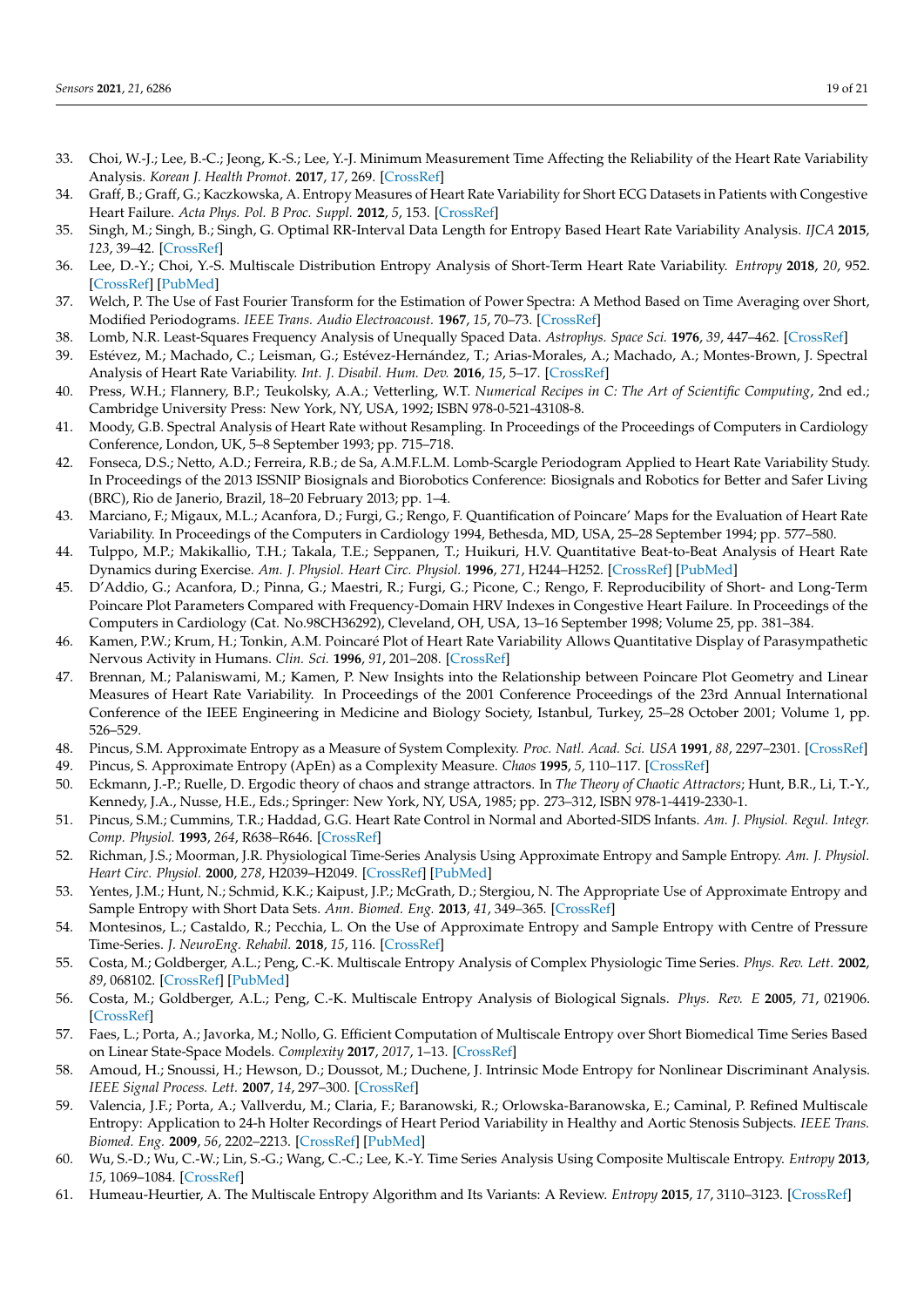- <span id="page-21-0"></span>62. Peng, C.-K.; Havlin, S.; Stanley, H.E.; Goldberger, A.L. Quantification of Scaling Exponents and Crossover Phenomena in Nonstationary Heartbeat Time Series. *Chaos* **1995**, *5*, 82–87. [\[CrossRef\]](http://doi.org/10.1063/1.166141)
- <span id="page-21-1"></span>63. Zbilut, J.P.; Webber, C.L. Embeddings and Delays as Derived from Quantification of Recurrence Plots. *Phys. Lett. A* **1992**, *171*, 199–203. [\[CrossRef\]](http://doi.org/10.1016/0375-9601(92)90426-M)
- <span id="page-21-8"></span>64. Webber, C.L.; Zbilut, J.P. Dynamical Assessment of Physiological Systems and States Using Recurrence Plot Strategies. *J. Appl. Physiol.* **1994**, *76*, 965–973. [\[CrossRef\]](http://doi.org/10.1152/jappl.1994.76.2.965) [\[PubMed\]](http://www.ncbi.nlm.nih.gov/pubmed/8175612)
- <span id="page-21-2"></span>65. Trulla, L.L.; Giuliani, A.; Zbilut, J.P.; Webber, C.L. Recurrence Quantification Analysis of the Logistic Equation with Transients. *Phys. Lett. A* **1996**, *223*, 255–260. [\[CrossRef\]](http://doi.org/10.1016/S0375-9601(96)00741-4)
- <span id="page-21-3"></span>66. Eckmann, J.-P.; Oliffson, S.K.; David, R. Recurrence plots of dynamical systems. In *World Scientific Series on Nonlinear Science Series A*; World Scientific Publishing Company: Singapore, 1995; pp. 441–446, ISBN 1793-1010.
- <span id="page-21-4"></span>67. Takens, F. Detecting strange attractors in turbulence. In *Dynamical Systems and Turbulence, Warwick 1980*; Rand, D., Young, L.-S., Eds.; Lecture Notes in Mathematics; Springer: Berlin/Heidelberg, Germany, 1981; Volume 898, pp. 366–381, ISBN 978-3-540- 11171-9.
- <span id="page-21-5"></span>68. Gao, J.; Cai, H. On the Structures and Quantification of Recurrence Plots. *Phys. Lett. A* **2000**, *270*, 75–87. [\[CrossRef\]](http://doi.org/10.1016/S0375-9601(00)00304-2)
- <span id="page-21-6"></span>69. Kennel, M.B.; Brown, R.; Abarbanel, H.D.I. Determining Embedding Dimension for Phase-Space Reconstruction Using a Geometrical Construction. *Phys. Rev. A* **1992**, *45*, 3403–3411. [\[CrossRef\]](http://doi.org/10.1103/PhysRevA.45.3403)
- <span id="page-21-7"></span>70. Marwan, N.; Carmenromano, M.; Thiel, M.; Kurths, J. Recurrence Plots for the Analysis of Complex Systems. *Phys. Rep.* **2007**, *438*, 237–329. [\[CrossRef\]](http://doi.org/10.1016/j.physrep.2006.11.001)
- <span id="page-21-9"></span>71. Wallot, S. Recurrence Quantification Analysis of Processes and Products of Discourse: A Tutorial in R. *Discourse Process.* **2017**, *54*, 382–405. [\[CrossRef\]](http://doi.org/10.1080/0163853X.2017.1297921)
- <span id="page-21-10"></span>72. Wolf, A.; Swift, J.B.; Swinney, H.L.; Vastano, J.A. Determining Lyapunov Exponents from a Time Series. *Phys. D Nonlinear Phenom.* **1985**, *16*, 285–317. [\[CrossRef\]](http://doi.org/10.1016/0167-2789(85)90011-9)
- <span id="page-21-11"></span>73. Rosenstein, M.T.; Collins, J.J.; De Luca, C.J. A Practical Method for Calculating Largest Lyapunov Exponents from Small Data Sets. *Phys. D Nonlinear Phenom.* **1993**, *65*, 117–134. [\[CrossRef\]](http://doi.org/10.1016/0167-2789(93)90009-P)
- <span id="page-21-12"></span>74. Zulli, R.; Nicosia, F.; Borroni, B.; Agosti, C.; Prometti, P.; Donati, P.; Vecchi, M.; Romanelli, G.; Grassi, V.; Padovani, A. QT Dispersion and Heart Rate Variability Abnormalities in Alzheimer's Disease and in Mild Cognitive Impairment: Cardiovascular abnormalities in alzheimer's disease and MCI. *J. Am. Geriatr. Soc.* **2005**, *53*, 2135–2139. [\[CrossRef\]](http://doi.org/10.1111/j.1532-5415.2005.00508.x)
- <span id="page-21-18"></span>75. Giubilei, F.; Strano, S.; Imbimbo, B.P.; Tisei, P.; Calcagnini, G.; Lino, S.; Frontoni, M.; Santini, M.; Fieschi, C. Cardiac Autonomic Dysfunction in Patients with Alzheimer Disease: Possible Pathogenetic Mechanisms. *Alzheimer Dis. Assoc. Disord.* **1998**, *12*, 356–361. [\[CrossRef\]](http://doi.org/10.1097/00002093-199812000-00017) [\[PubMed\]](http://www.ncbi.nlm.nih.gov/pubmed/9876965)
- <span id="page-21-21"></span>76. Ke, J.-Q.; Shao, S.-M.; Zheng, Y.-Y.; Fu, F.-W.; Zheng, G.-Q.; Liu, C.-F. Sympathetic Skin Response and Heart Rate Variability in Predicting Autonomic Disorders in Patients with Parkinson Disease. *Medicine* **2017**, *96*, e6523. [\[CrossRef\]](http://doi.org/10.1097/MD.0000000000006523)
- <span id="page-21-13"></span>77. Kallio, M.; Suominen, K.; Bianchi, A.M.; Mäkikallio, T.; Haapaniemi, T.; Astafiev, S.; Sotaniemi, K.A.; Myllylä, V.V.; Tolonen, U. Comparison of Heart Rate Variability Analysis Methods in Patients with Parkinson's Disease. *Med. Biol. Eng. Comput.* **2002**, *40*, 408–414. [\[CrossRef\]](http://doi.org/10.1007/BF02345073) [\[PubMed\]](http://www.ncbi.nlm.nih.gov/pubmed/12227627)
- <span id="page-21-14"></span>78. Valappil, R.A.; Black, J.E.; Broderick, M.J.; Carrillo, O.; Frenette, E.; Sullivan, S.S.; Goldman, S.M.; Tanner, C.M.; Langston, J.W. Exploring the Electrocardiogram as a Potential Tool to Screen for Premotor Parkinson's Disease. *Mov. Disord.* **2010**, *25*, 2296–2303. [\[CrossRef\]](http://doi.org/10.1002/mds.23348)
- <span id="page-21-15"></span>79. Javorka, M.; Trunkvalterova, Z.; Tonhajzerova, I.; Javorkova, J.; Javorka, K.; Baumert, M. Short-Term Heart Rate Complexity Is Reduced in Patients with Type 1 Diabetes Mellitus. *Clin. Neurophysiol.* **2008**, *119*, 1071–1081. [\[CrossRef\]](http://doi.org/10.1016/j.clinph.2007.12.017) [\[PubMed\]](http://www.ncbi.nlm.nih.gov/pubmed/18308624)
- <span id="page-21-16"></span>80. Mussalo, H.; Vanninen, E.; Ikäheimo, R.; Laitinen, T.; Laakso, M.; Länsimies, E.; Hartikainen, J. Heart Rate Variability and Its Determinants in Patients with Severe or Mild Essential Hypertension: HRV and Its Determinants in Severe and Mild Hypertension. *Clin. Physiol.* **2001**, *21*, 594–604. [\[CrossRef\]](http://doi.org/10.1046/j.1365-2281.2001.00359.x)
- <span id="page-21-17"></span>81. Kumar, M.S.; Singh, A.; Jaryal, A.K.; Ranjan, P.; Deepak, K.K.; Sharma, S.; Lakshmy, R.; Pandey, R.M.; Vikram, N.K. Cardiovascular Autonomic Dysfunction in Patients of Nonalcoholic Fatty Liver Disease. *Int. J. Hepatol.* **2016**, *2016*, 1–8. [\[CrossRef\]](http://doi.org/10.1155/2016/5160754)
- <span id="page-21-19"></span>82. Nguyen Phuc Thu, T.; Hernández, A.I.; Costet, N.; Patural, H.; Pichot, V.; Carrault, G.; Beuchée, A. Improving Methodology in
- <span id="page-21-24"></span>Heart Rate Variability Analysis for the Premature Infants: Impact of the Time Length. *PLoS ONE* **2019**, *14*, e0220692. [\[CrossRef\]](http://doi.org/10.1371/journal.pone.0220692) 83. McNames, J.; Aboy, M. Reliability and Accuracy of Heart Rate Variability Metrics versus ECG Segment Duration. *Med. Biol. Eng. Comput.* **2006**, *44*, 747–756. [\[CrossRef\]](http://doi.org/10.1007/s11517-006-0097-2)
- <span id="page-21-25"></span>84. Baek, H.J.; Cho, C.-H.; Cho, J.; Woo, J.-M. Reliability of Ultra-Short-Term Analysis as a Surrogate of Standard 5-Min Analysis of Heart Rate Variability. *Telemed. e-Health* **2015**, *21*, 404–414. [\[CrossRef\]](http://doi.org/10.1089/tmj.2014.0104)
- <span id="page-21-20"></span>85. Li, L.; Liu, C.; Liu, C.; Zhang, Q.; Li, B. Physiological Signal Variability Analysis Based on the Largest Lyapunov Exponent. In Proceedings of the 2009 2nd International Conference on Biomedical Engineering and Informatics, Tianjin, China, 17–19 October 2009; pp. 1–5.
- <span id="page-21-22"></span>86. Signorini, M.G.; Cerutti, S. Lyapunov Exponents Calculated from Heart Rate Variability Time Series. In Proceedings of the 16th Annual International Conference of the IEEE Engineering in Medicine and Biology Society, Baltimore, MD, USA, 3–6 November 1994; pp. 119–120.
- <span id="page-21-23"></span>87. Lin, G.-H.; Chang, Y.-H.; Lin, K.-P. Comparison of Heart Rate Variability Measured by ECG in Different Signal Lengths. *J. Med. Biol. Eng.* **2005**, *25*, 67–71.